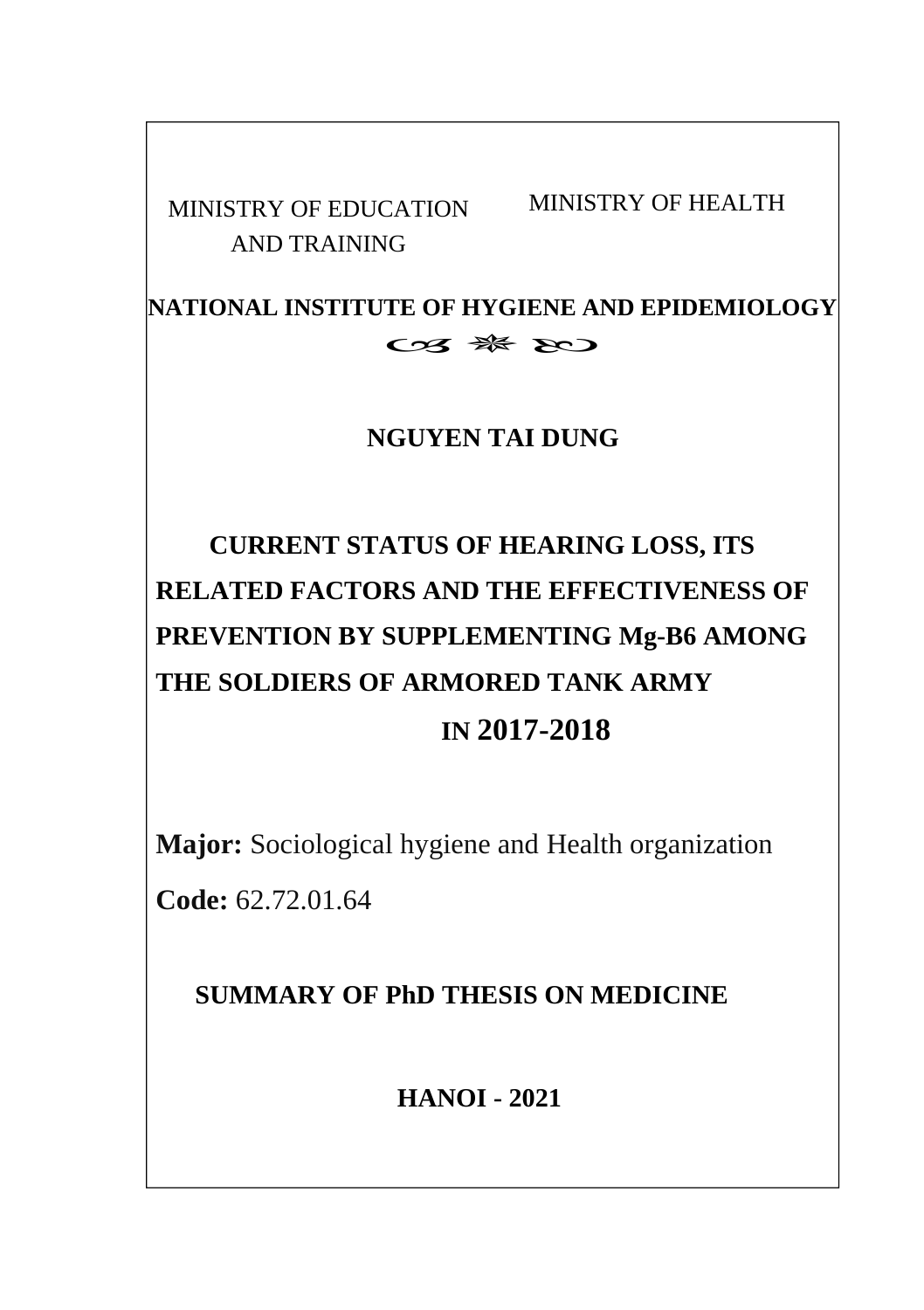#### THIS THESIS WAS PERFORMED AND COMPLETED AT THE NATIONAL INSTITUTE OF HYGIENE AND EPIDEMIOLOGY

#### **Scientific supervisors**:

1. Prof. Nguyen Tran Hien 2. Dr. Doan Thi Thanh Ha

Counter arguer 1:

Counter arguer 2:

Counter arguer 3:

This doctoral thesis will be defended at the Dissertation Committee of Institutional level at: National Institute of Hygiene & Epidemiology on 2022

> The doctoral thesis can be found at: 1. The National Library 2. The Library of National Institute of Hygiene and Epidemiology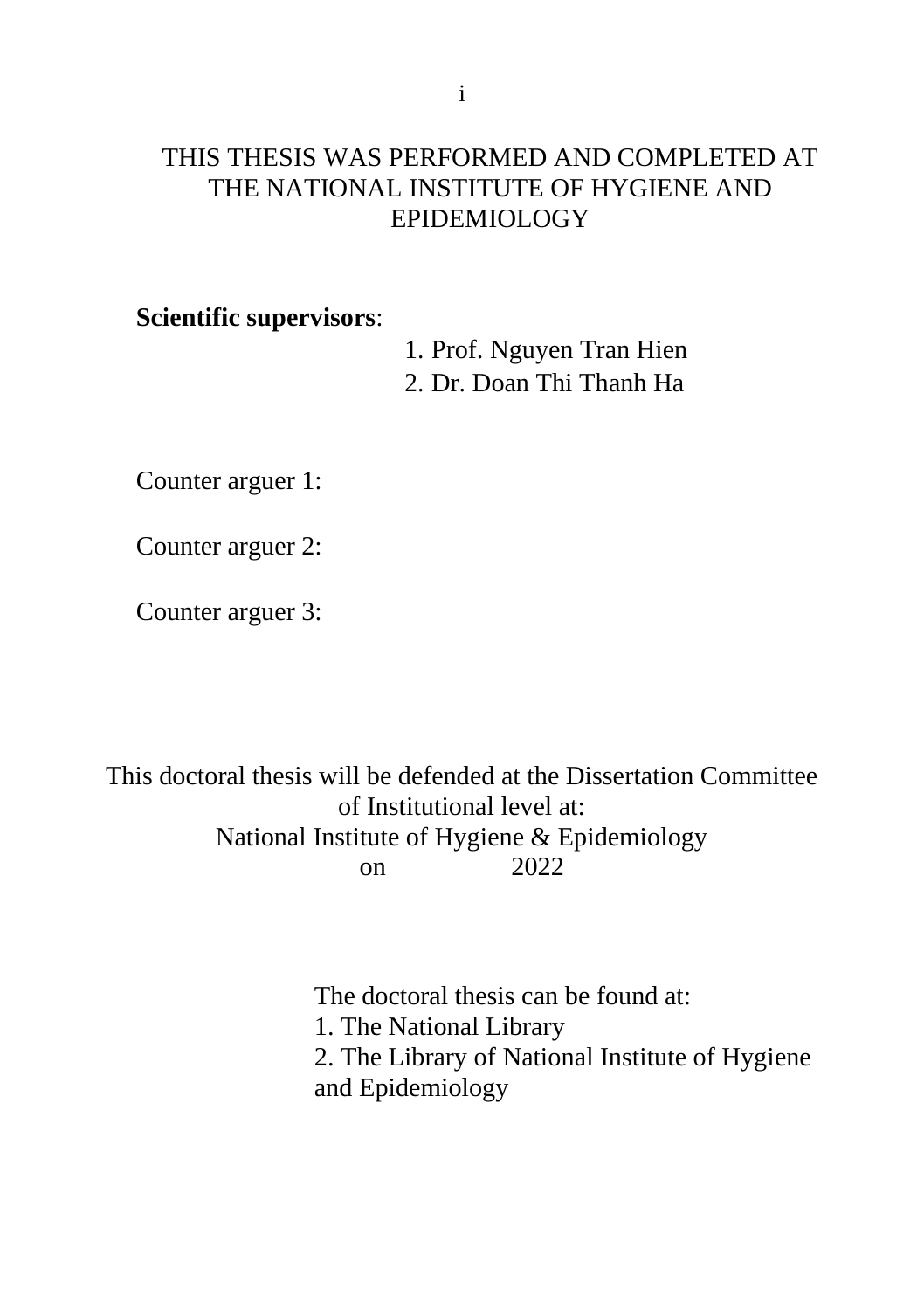## **TABLE OF CONTAIN**

| 1.2. Situation of hearing loss in the military environment 4            |  |
|-------------------------------------------------------------------------|--|
|                                                                         |  |
|                                                                         |  |
|                                                                         |  |
|                                                                         |  |
|                                                                         |  |
|                                                                         |  |
|                                                                         |  |
|                                                                         |  |
|                                                                         |  |
| 3.1. Current status of hearing loss and some related factors  11        |  |
| 3.2. The effectiveness of Mg-B6 supplement in prevention of hearing     |  |
|                                                                         |  |
| 4.1. Current situation of noise, hearing loss and related factors among |  |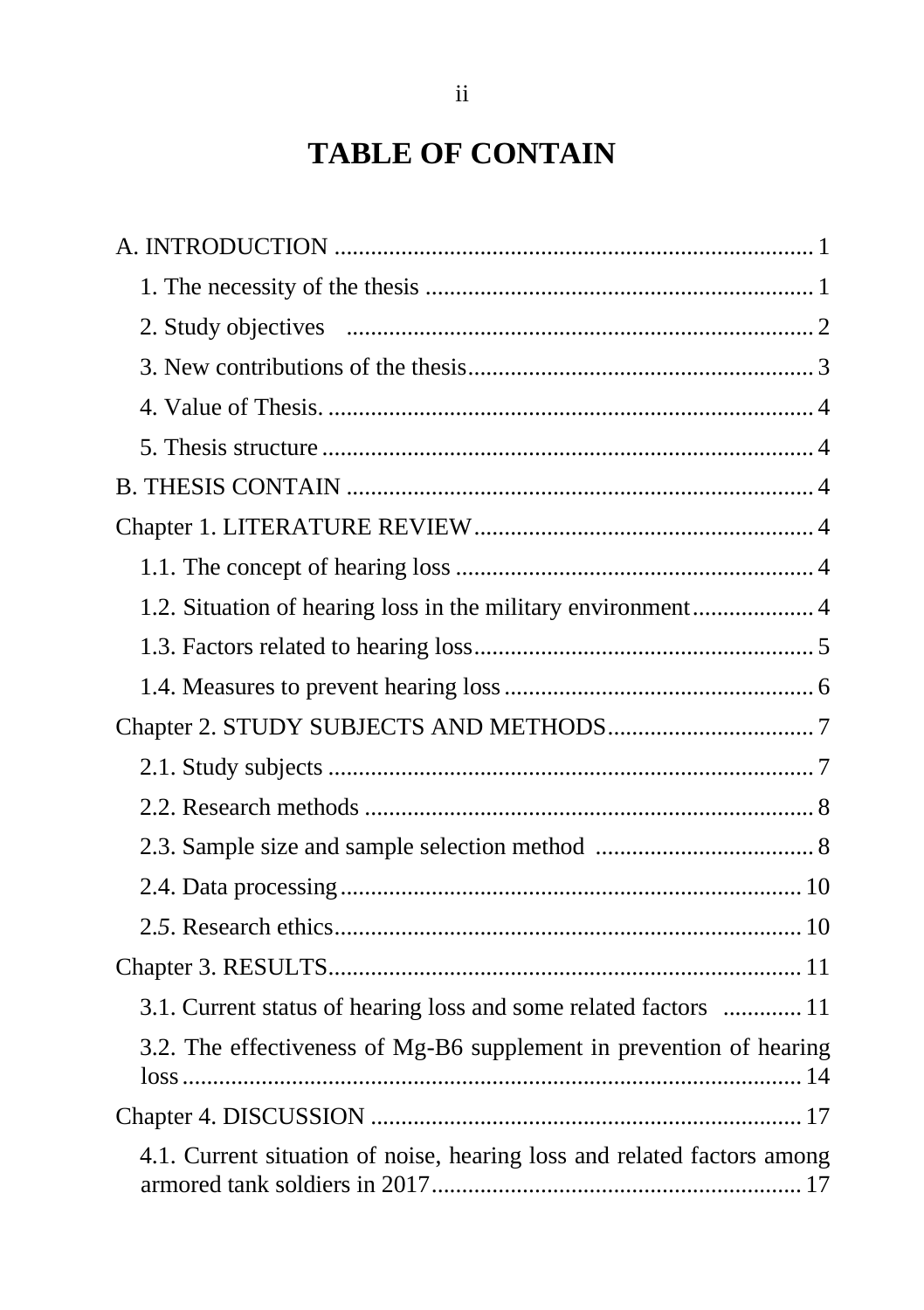| 4.2. The effectiveness of intervention with Mg-B6 supplement for<br>prevention of hearing loss among the soldiers of the Armored Tank |
|---------------------------------------------------------------------------------------------------------------------------------------|
| 4.2.1. The characteristics of intervention and control groups 20                                                                      |
| 4.2.2. The effectiveness of $Mg$ -B6 supplement in prophylaxis treatment                                                              |
|                                                                                                                                       |
| 1. Current status of hearing loss and related factors in the soldiers of                                                              |
| 2. The effectiveness of Mg-B6 supplement in preventing hearing loss                                                                   |
|                                                                                                                                       |
| LIST OF PUBLISHED SCIENTIFIC ARTICLES RELATED TO THE                                                                                  |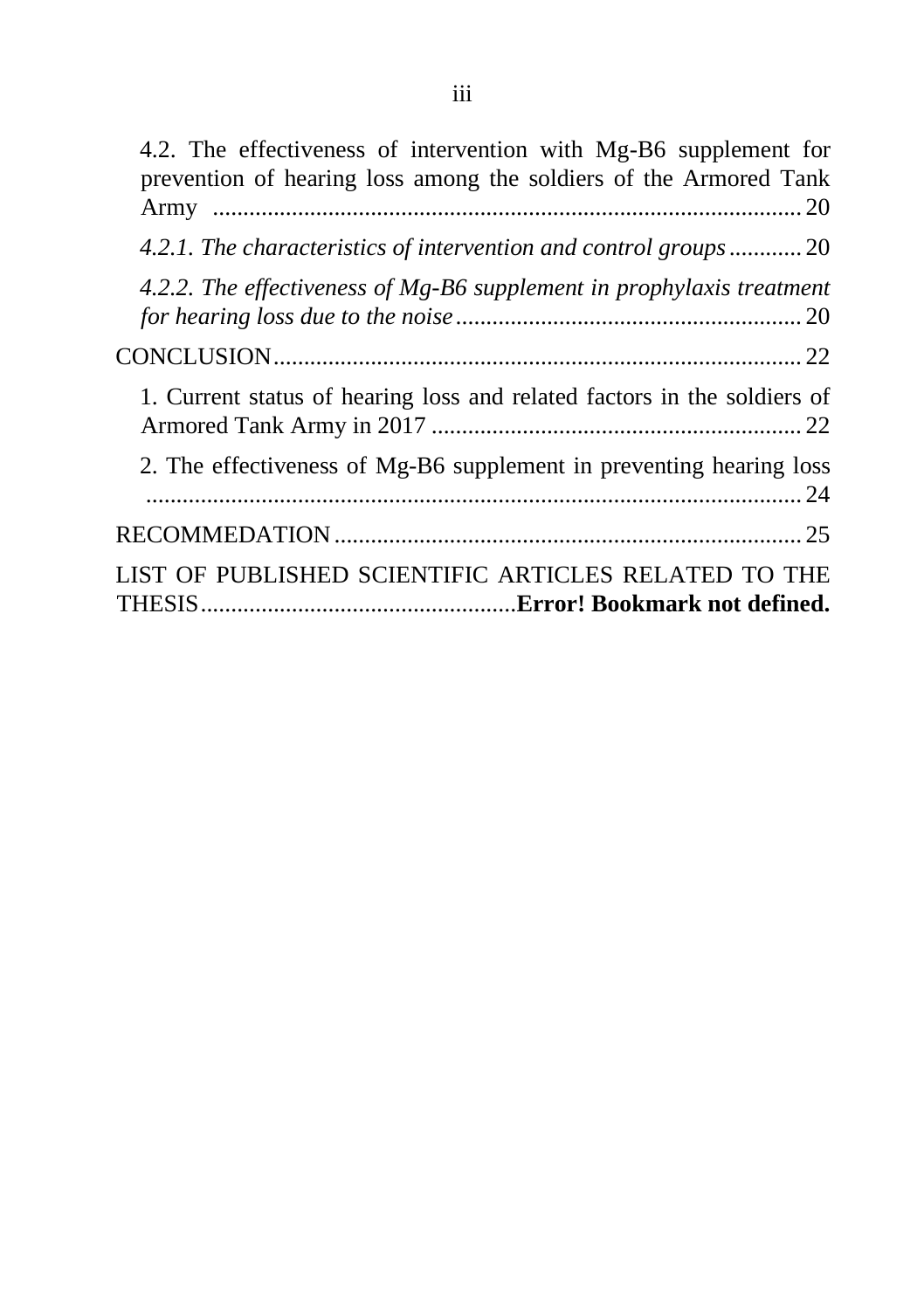#### **A. THESIS INTRODUCTION**

#### <span id="page-4-1"></span><span id="page-4-0"></span>**1. Necessity of the thesis**

Hearing loss is still a big problem in society today. WHO estimates that around 430 million people (5.5% of the population) in the world have hearing loss (HL) and it is expected that this number will increase to 700 million by 2050. Viet Nam currently has no complete data about rate of hearing loss.

There are many causes of hearing loss, including age-related noise increases the prevalence of hearing loss; diseases of the ear- nosethroat and other diseases that might also affect hearing. In addition, other factors such as genetics, use of drugs that are toxic to the inner ear, lifestyle habits such as smoking, overuse of headphones, etc. also have a significant impact on hearing. According to WHO, 50% of hearing loss cases are preventable based on public health measures.

Exposure to loud and prolonged noise causes hearing loss among the workers and soldiers of the military. WHO estimates that around 360 million people worldwide have severe hearing loss and around 1.1 billion young people (aged 12 to 35 years) are facing noise-induced hearing loss.

Hearing plays an important role in soldier's performance of duties as well as command processing in practical trainings. In many cases, the noise intensity in the military exceeds the permissible threshold, so even though "dual" hearing is protected, hearing is still affected. Unlike civilian labor, soldiers are forced to complete their duties under all circumstances. Soldiers in some special services such as artillery, submarines and armored vehicles are often exposed to high-intensity noise. The sound intensity of the light anti-tank gun is 184 dB, the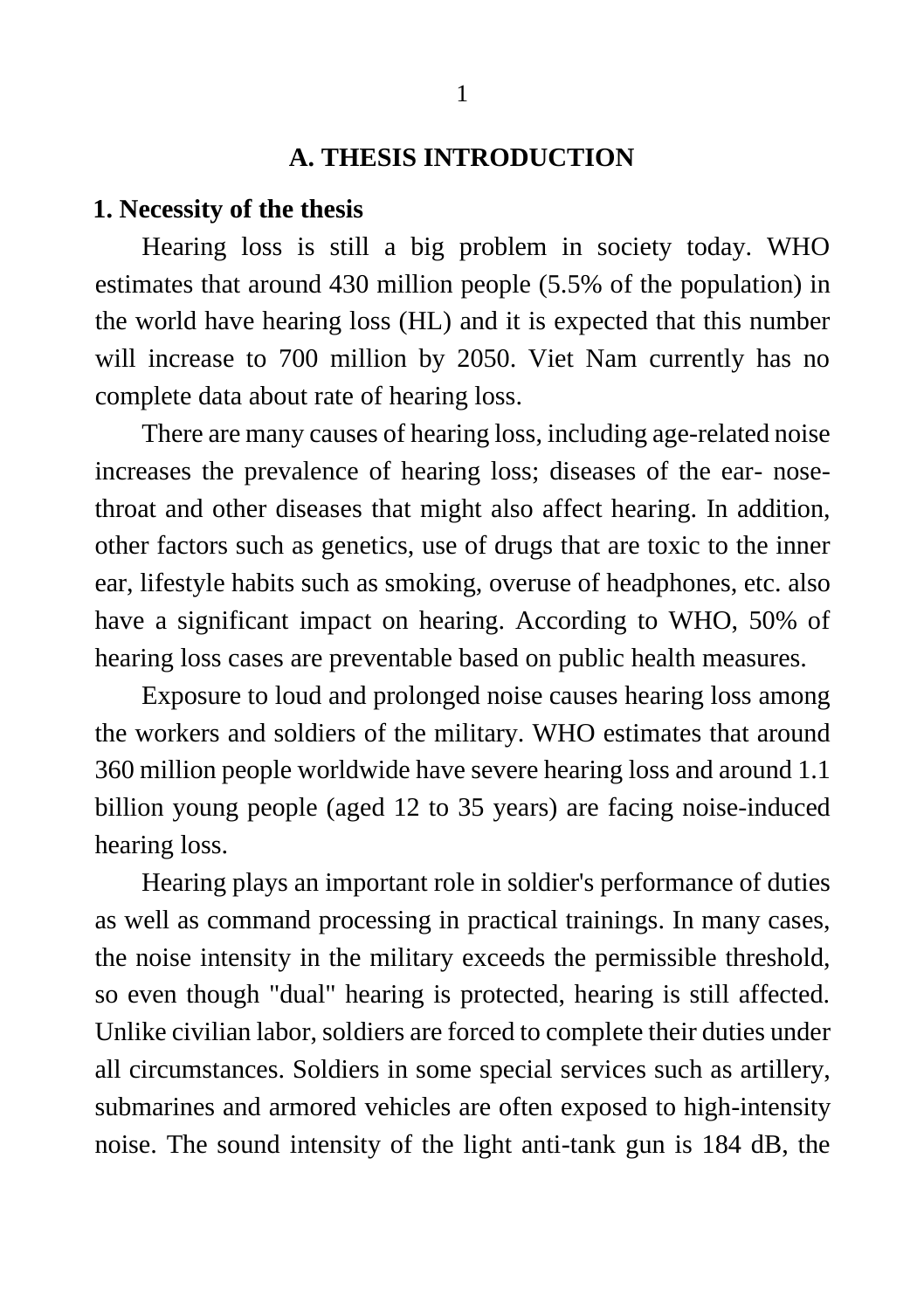noise in the ship's cabin is 130-160 dB, and that of the tank is 90- 120dB, all exceed the 85 dB allowable threshold.

Although the soldiers of the Tank Army have the measures to protect hearing by wearing combat vehicle crewman helmet, there is still a significant rate of hearing loss. Therefore, scientists have been making efforts to study drugs that have the effect of preventing hearing damage from noise such as N-Acetylcysteine, Methionine, Ebselen, Magnesium, vitamins. Mg-B6 has long been used in the symptomatic treatment of clinical anxiety. On the other hand, magnesium is also effective in preventing and protecting hearing against the impact of noise based on its neuroprotective mechanism and vasodilator effect reducing the impact of oxidative radicals. There have been studies on the world on hearing protection effect of magnesium with positive results. However, in Vietnam up to now, there is no facility that uses drugs to prevent hearing loss caused by noise.

What is the current state of hearing loss and related factors among the soldiers of Armored Tank Army? Can Mg-B6 be used to prevent hearing loss? To answer these questions, we have carried out the study on "The current status of hearing loss, its related factors and the effectiveness of prevention by supplementing Mg-B6 among the soldiers of Armored Tank Army in 2017-2018".

#### <span id="page-5-0"></span>**2. Study objectives**

To describe the current status and some factors related to hearing loss among the Armored Army soldiers in 2017

- To evaluate the effectiveness of Mg-B6 supplementation in preventing hearing loss among the soldiers of Armored Tank Army in 2018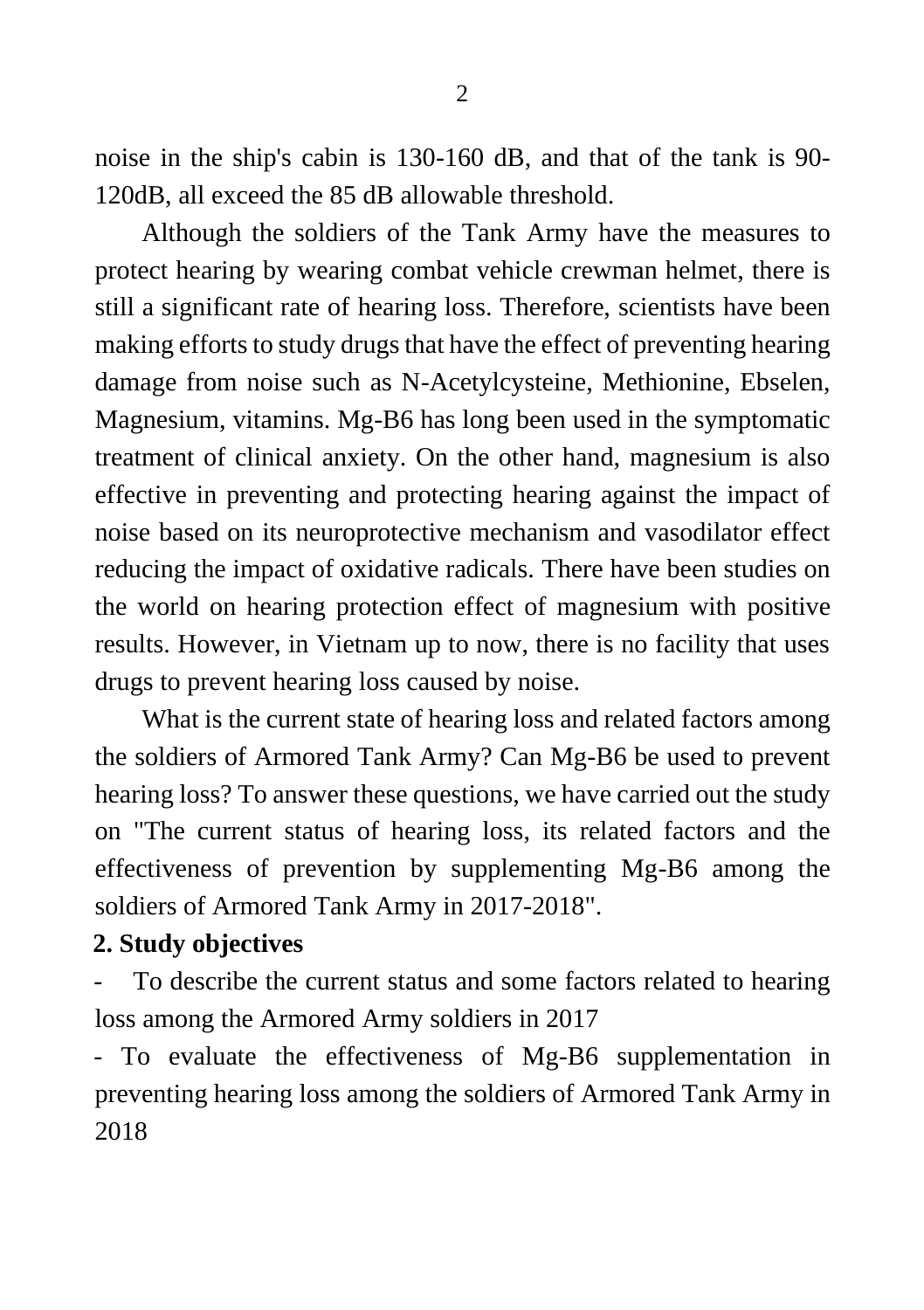#### <span id="page-6-0"></span>**3. New contributions of the thesis**

The thesis is a scientific research with practical and urgent value and this is the first study to evaluate the effectiveness of using Mg-B6 drug to prevent hearing loss in the soldiers of Tank Armed Forces. The study assessed the status of hearing loss, its related factors, then evaluated the effectiveness of supplemental prophylaxis with Mg-B6 among the soldiers of Tank Armed Forces.

*Actual noise condition of armored tanks*: The average overall sound pressure level measured on the armored tank training ground was  $76.08 + 25.66$  dBA.

*Status of hearing loss among armored tank soldiers*: The rate of hearing loss in one ear was 17.78% and 45.08% in both ears. The most common clinical symptoms were tinnitus (78.4%), sore throat (69.8%) and dizziness (61%).

*Factors related to hearing loss:* Rate of hearing loss was found increasing proportionally by age and by military age,  $p<0.05$ . Symptoms of tinnitus, insomnia, ear discharge, cardiovascular disease have increased the risk of hearing loss. Cardiovascular factors has increased the risk of hearing loss with  $OR = 1.63$  (95% CI: 1.1 - 2.66) **Supplementing with Mg-B6 was effective in preventing hearing loss among study subjects:** Reduced the symptoms of tinnitus, hearing loss, fatigue, headache, nervousness, insomnia, dizziness in the study group compared with that of the control group with  $p<0.01$ . Significantly reduced the rate of hearing loss: The rate of hearing loss in the control group was 26% and in the intervention group was 4% with the significant difference ( $p \le 0.001$ ). The relative risk of hearing loss was 15.38% (95% CI: 0.06-0.42), or the hearing loss rate was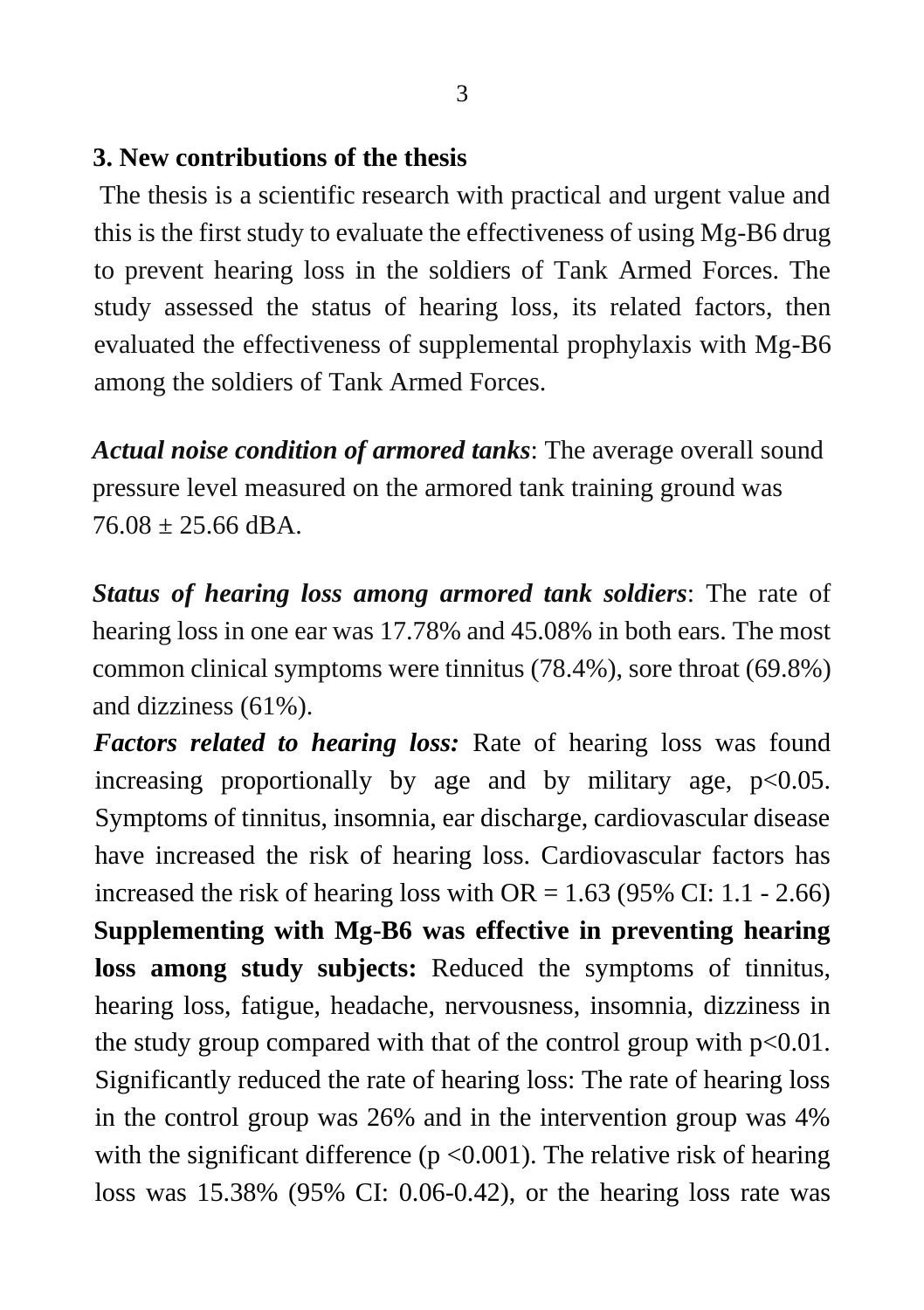reduced by 84.62% in the intervention group compared with the control group.

#### <span id="page-7-0"></span>**4. Thesis value**

Study results provided scientific evidence contributing to the current situation of hearing loss and its related factors among the Armored Tank soldiers. This is the first thesis that evaluated the effectiveness of using Mg-B6 to prevent noise-induced hearing loss.

#### <span id="page-7-1"></span>**5. Thesis structure**

The thesis composed of 121 pages, including 2 pages of Introduction, 34 pages of Literature Review, 15 pages of Study subjects and methods, 24 pages of Results, 21 pages of Discussion, 3 pages of Conclusion and 3 pages of Recommendation. The thesis used 120 reference scientific articles, of which 14 articles were in Vietnamese and 106 were in English. In addition, the thesis has 33 tables, 13 figures and 5 appendices attached.

#### <span id="page-7-2"></span>**B. THESIS CONTAIN**

#### <span id="page-7-3"></span>**Chapter 1. LITERATURE REVIEW**

#### <span id="page-7-4"></span>**1.1. The concept of hearing loss**

Hearing loss: When the person's hearing threshold is above 20 dB in one or both ears. Hearing loss can be mild, moderate, severe and deaf, causing difficulties in communication, especially in noisy environments.

#### <span id="page-7-5"></span>**1.2. Situation of hearing loss in the military environment**

- Overseas: Yong and Wang (2015) have conducted the study on the effects of noise on hearing in the military, they mentioned a number of preventive measures such as using noise-prevention hats and earplugs and some drugs such as Magnesium, N-Acetyl-cysteine,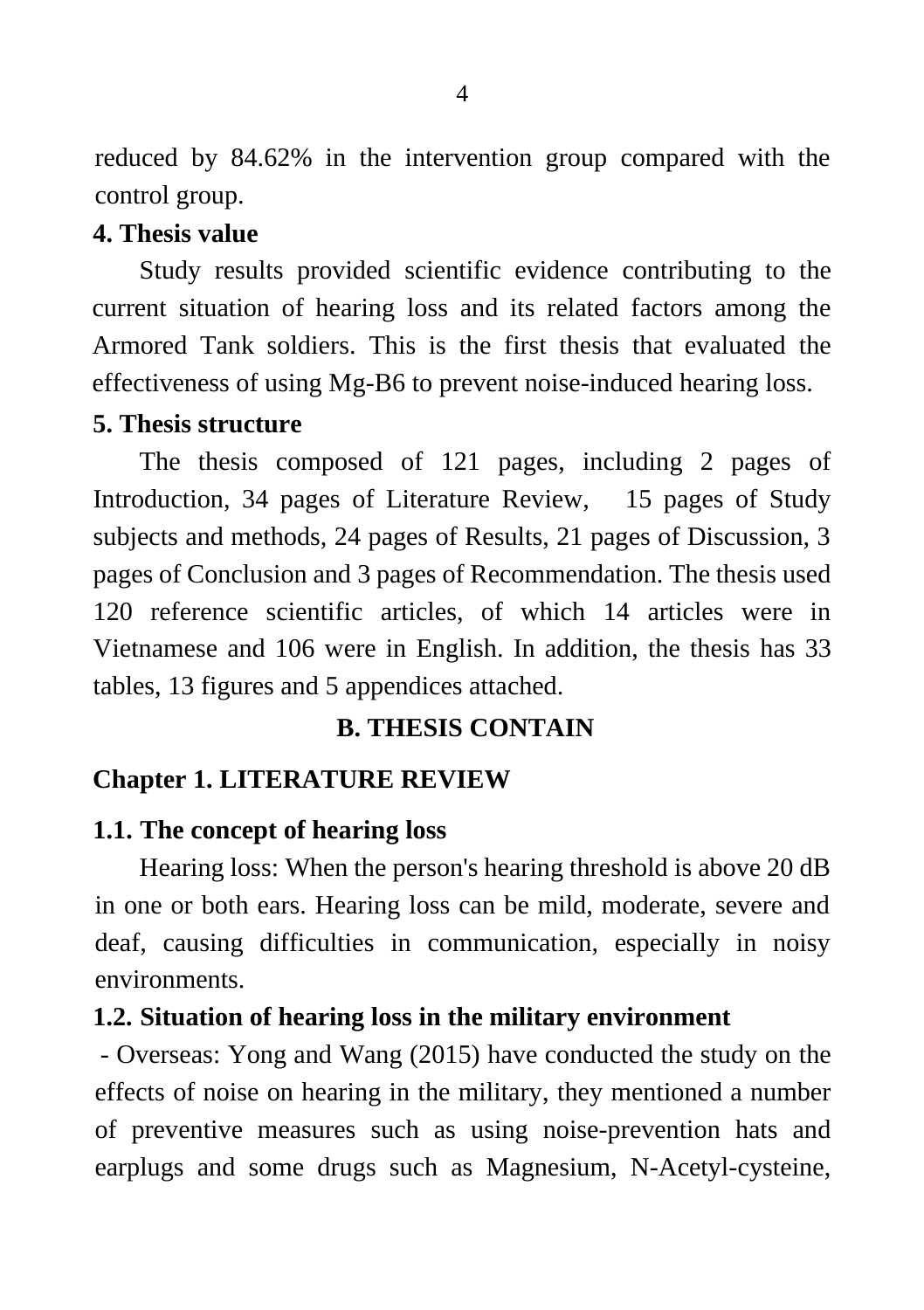Methionine, Ebselen. Gordon (2017) et al. studied the hearing loss status among veterans. Their results showed 29% having hearing loss (HL), determined with the mean hearing threshold of >20 dB; 42% showed to have HL at high frequencies. Some of the factors found to be associated with hearing loss include age, military type, years of service, noise exposure, tinnitus, and stress.

- In Vietnam: Ho Xuan An (2003) studied noise effects caused by tanks and armored vehicles on the hearing of soldiers. The resulting hearing loss rate was 12.5%. Armored tank noise: 90-115 dB. Nguyen Van Chuyen (2016) assessed the HL status in HQ011, HQ012 sailors. He found the HL rate in HQ011 and HQ012 crew members of 19.15%, of which 17.02% HL cases was due to the noise. The older the profession, the higher the rate of hearing loss and the more severe the degree of hearing loss.

## <span id="page-8-0"></span>**1.3. Factors related to hearing loss**

- In the general population: diseases of the ear, diseases of the outer ear, noise, vibration, drugs-chemicals, receptivity, age.

- In the Armored Tank Army: noise, acceleration, temperature, high CO2 concentration, smoke, limited observation,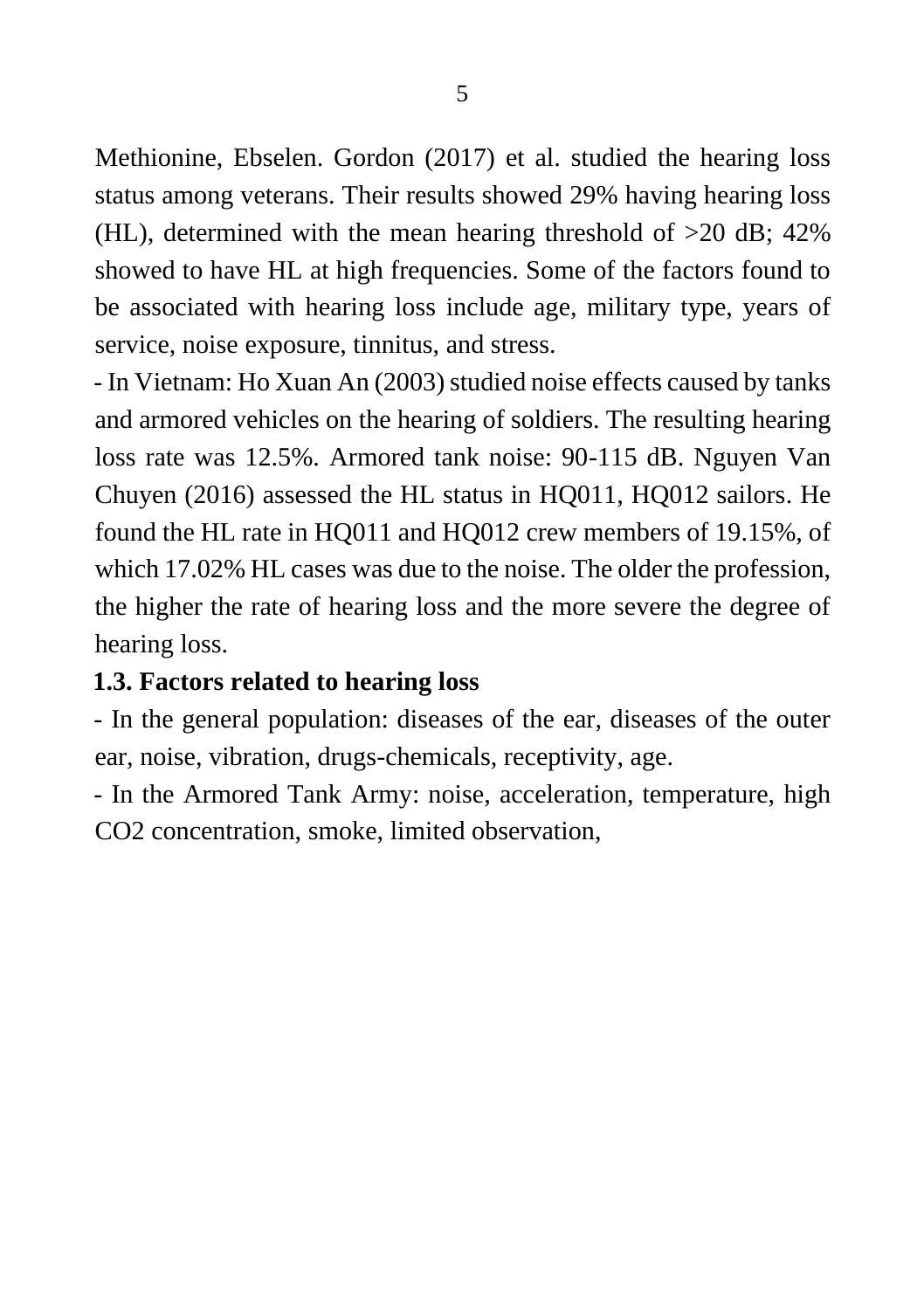#### <span id="page-9-0"></span>**1.4. Measures to prevent hearing loss**

**-** Individuals: health assessment, physical training, nutrition assurance, hearing protection equipment, healthy lifestyle.

- Collective measures: technology, environmental sanitation

- Medical measures: periodic examination, early detection of hearing loss.

- Use of drugs to prevent hearing loss: based on the reason that the use of ear protection tools in the military does not provide adequate hearing protection due to inadequate use and lower protection in actual conditions compared with laboratory conditions. In addition, earplugs interfere with the perception and communication of the surrounding environment.

**Effects of Mg-B6:** Current theories of metabolic harm, of the formation of reactive oxygen species (free radicals, ROS) due to excessive noise exposure, followed by signal activation "programmed suicide". Free radicals appear immediately after exposure to noise and persist 7-10 days later, spreading throughout the basement membrane of the organ of Gorlgi, thereby enlarging the lesion area. The delay in lesion spread is an important feature of noise-induced hearing loss because it presents the "window of opportunity" to intervene postexposure and prevent progressive hearing loss. The protective effect of magnesium supplementation increases blood flow. Mg can reduce calcium overflow into cells, locking the process of "programmed death" of hair cells; it can also limit ischemia by causing vasodilation of the cochlear artery. Therefore, long-term use of Mg2+ after exposure to gunshot-pulse noise improves the hearing threshold.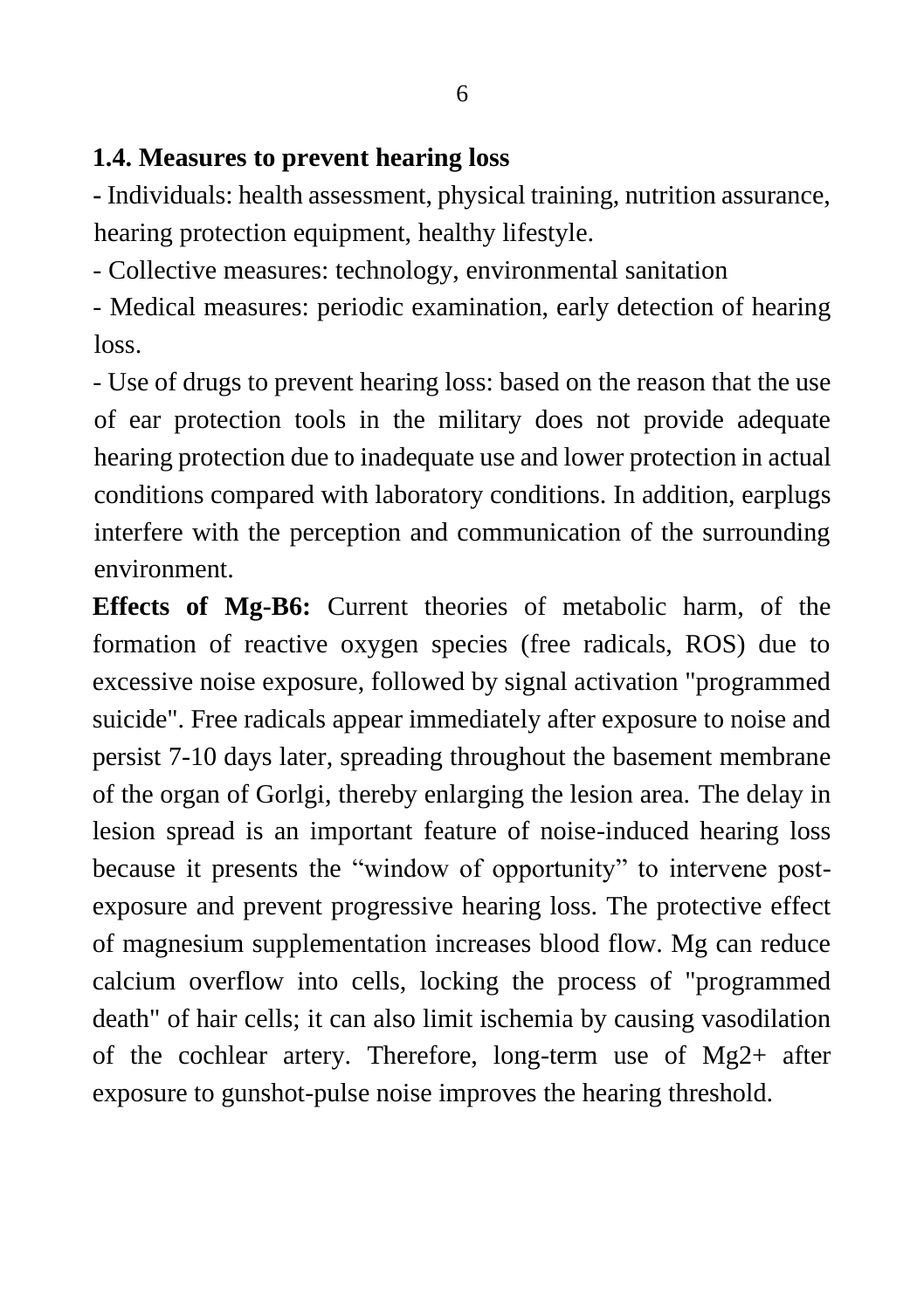Vitamin B6 is involved in many biological functions of the nervous, circulatory, and physical. The vitamin B6 loss can cause tired and uncomfortable feelings.

## <span id="page-10-0"></span>**Chapter 2. STUDY SUBJECTS AND METHODS**

## <span id="page-10-1"></span>**2.1. Study subjects**

## **- Objective 1: Current situation of hearing loss and some related factors among soldiers served in Armored Tank Force**

*+ Working environment*

The noise level of the tank T54 during the vehicle standing but engine and running on the training ground

- *+ Soldiers*
- *a) Selection criteria:*

- Male soldiers that are working at the units of Armored Tank Force and have been exposed to noise at a harmful level of >85dB and have worked for more than 6 months.

- Have a complete record of health managed at the military medical unit

*b) Exclusion criteria:*

*- Those were not present at the unit during the study period*

## **Objective 2: The effectiveness of Mg-B6 supplementation in preventing hearing loss**

*a) Selective criteria* 

*- New male soldiers, the rookies working in units of Armored Tank Army participated in the crew training course.*

*- Have no ear diseases*

- *a) - Monotone hearing test, normal tympanic volume*
- *b) Exclusion criteria*
	- Have chronic ENT disease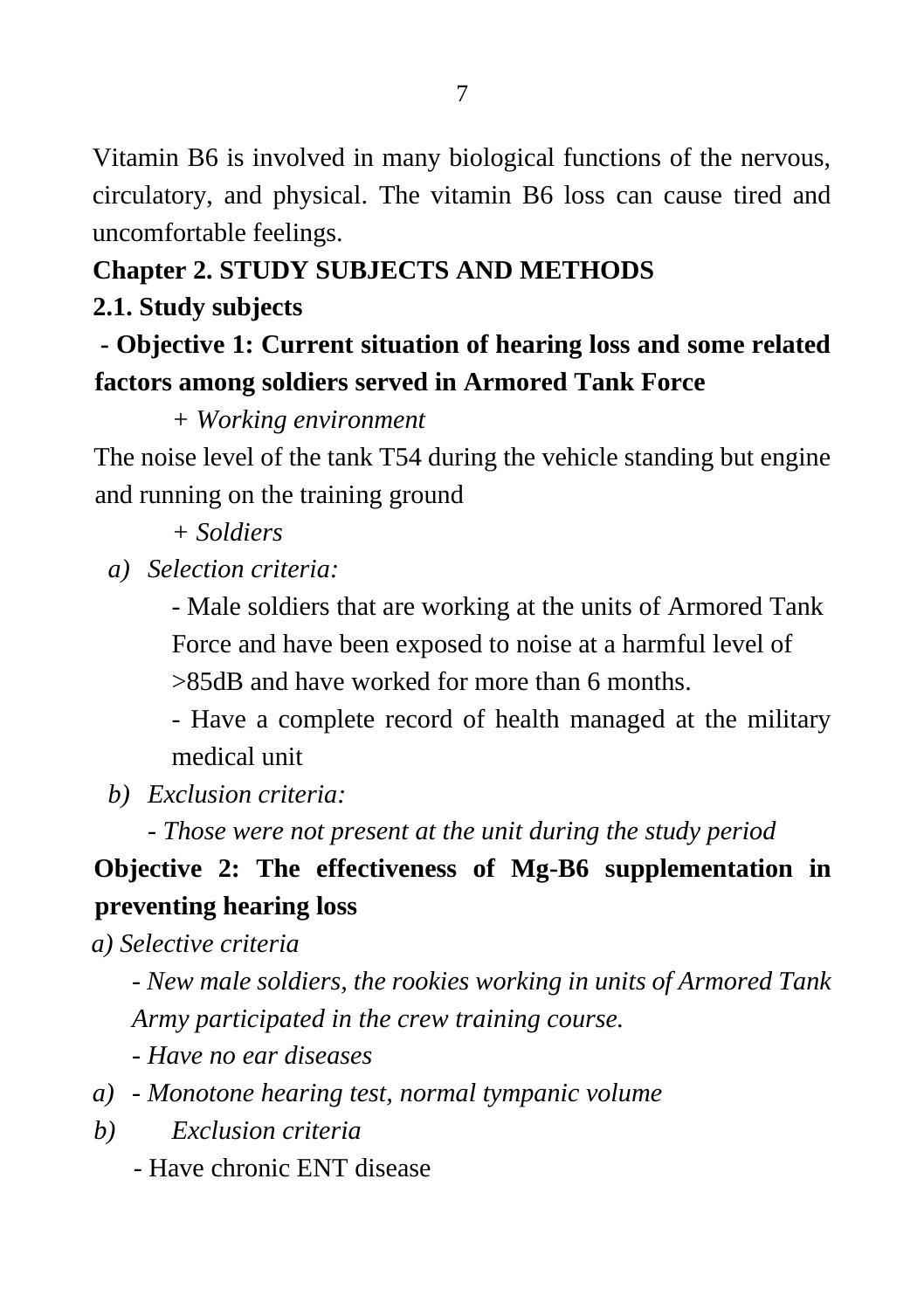b) Criteria for selection of control group

 Same as the study group, participated in the same training section.

*c) Case definition of hearing loss after training:*

- Has a listening threshold of > 20dB at any frequency of 500, 1000, 2000 and 4000Hz.

- Examination of the outer and middle ear was normal with the normal tympanic volume.

## <span id="page-11-0"></span>**2.2. Research methods**

- Objective 1: a cross-sectional descriptive study design was used.

- Objective 2: Community intervention using double-blind, controlled design

## <span id="page-11-1"></span>**2.3. Sample size and sample selection method**

### **- Objective 1:**

*+ Sample size*

*The sample size of military soldiers was determined by the following formula:* 

$$
n = \frac{z_{1-\frac{\alpha}{2}}^{2}p(1-p)}{d^2}
$$

In which:  $p = 0.125$  (rate of hearing loss found by Ho Xuan An's study in armored tank drivers);  $\alpha = 0.05$ ,  $z_{1-\frac{\alpha}{3}}^2$ 2  $\frac{2}{1-\alpha}$  = 1.96; d: the accepted absolute

error level is 0.04. The calculated sample size is 263, in fact we collected 315 objects.

## *+ Sample selection*

Selection of environmental noise samples: Measure 15 positions {in the vehicle: position of vehicle commander, driver, gunner and loader (4); outside the vehicle: on the vehicle front (2), on the back part of vehicle (2), turret (1), 10m away from the vehicle (4), 100m away from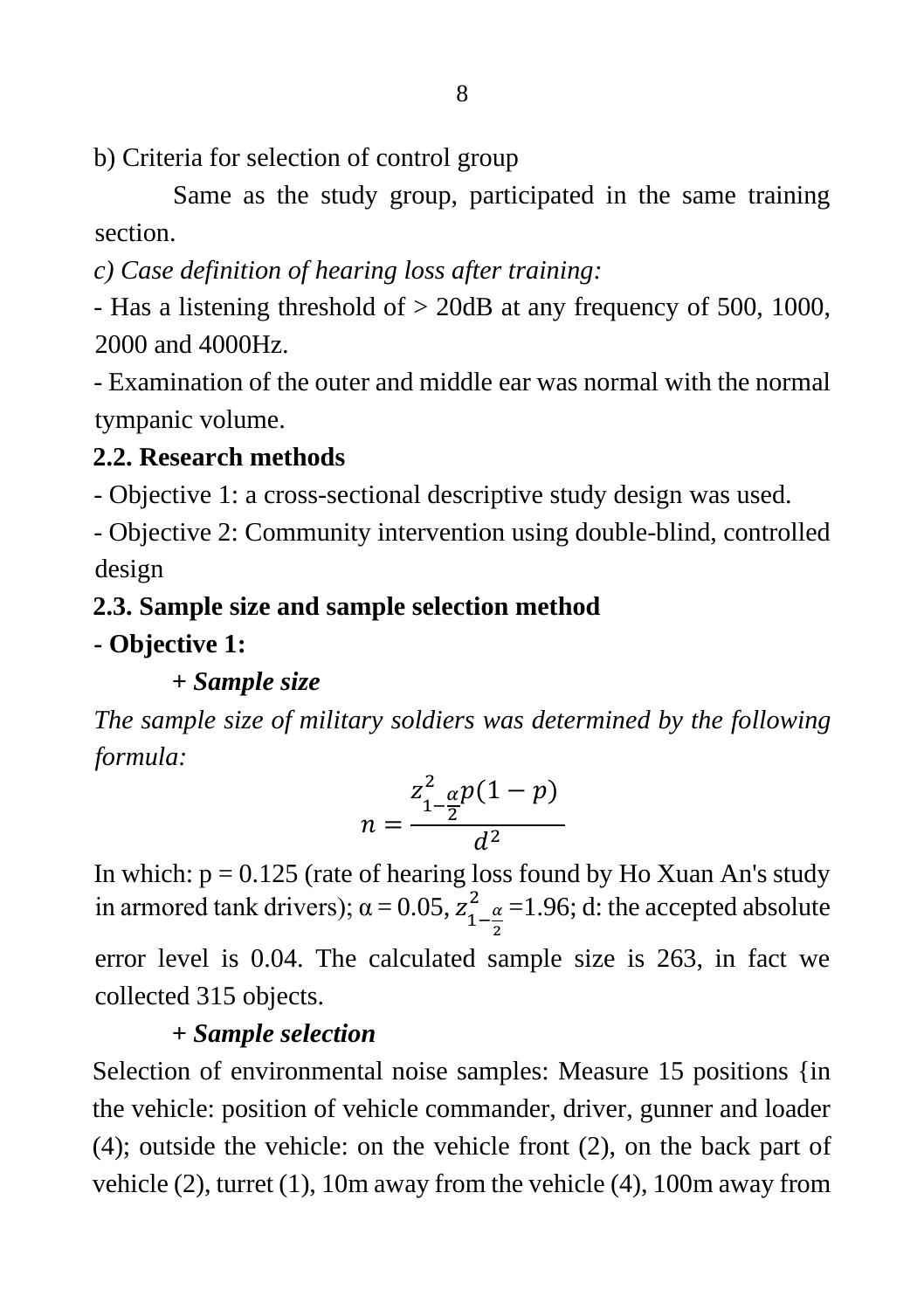the vehicle  $(1)$ ,  $200m$  away from the vehicle  $(1)$ } for each time of starting the engine and at the distance from the tank, the average value of noise intensity was taken.

Select sample of soldiers: make a list of soldiers in the unit with numbering. Select a simple random sample using Stata 14 randomization software based on the compiled list.

### **- Objective 2:**

### *+ Sample size*

The formula for estimating the difference of the two rates according to WHO was applied as follows:

$$
n_1 = n_2 = \frac{(Z_{1-\frac{\alpha}{2}}\sqrt{2p(1-p)} + Z_{1-\beta}\sqrt{p_1(1-p_1)+p_2(1-p_2)})^2}{(p_1-p_2)^2}
$$

Where: n was the minimum sample size of each intervention and control group;  $p_1$  was the rate of hearing loss of the control group after the intervention,  $p1 = 0.15$  was the results from a study by Gordon on hearing loss among the conscripts after training, p2 was the rate of hearing loss of the intervention group at the time of intervention, estimated to be 0.03; p is the mean of hearing loss change rate,  $p=$  $p_1 + p_2$  $\frac{\pi p_2}{2}$ ;  $Z_{1-\frac{\alpha}{2}}$  $\frac{\alpha}{2}$  = 1,96 (corresponding to reliability of 95%), Z<sub>1−β</sub> = 0,80

(corresponds to a sample force of 80%).

Filling in the values, we have a calculated sample size for each group of 89 subjects. In fact 100 soldiers per group was taken.

#### *- Sample selection*

+ Out of 2 battalions of armored tank soldiers, one battalion was randomly assigned to the intervention group and other one battalion to the control group.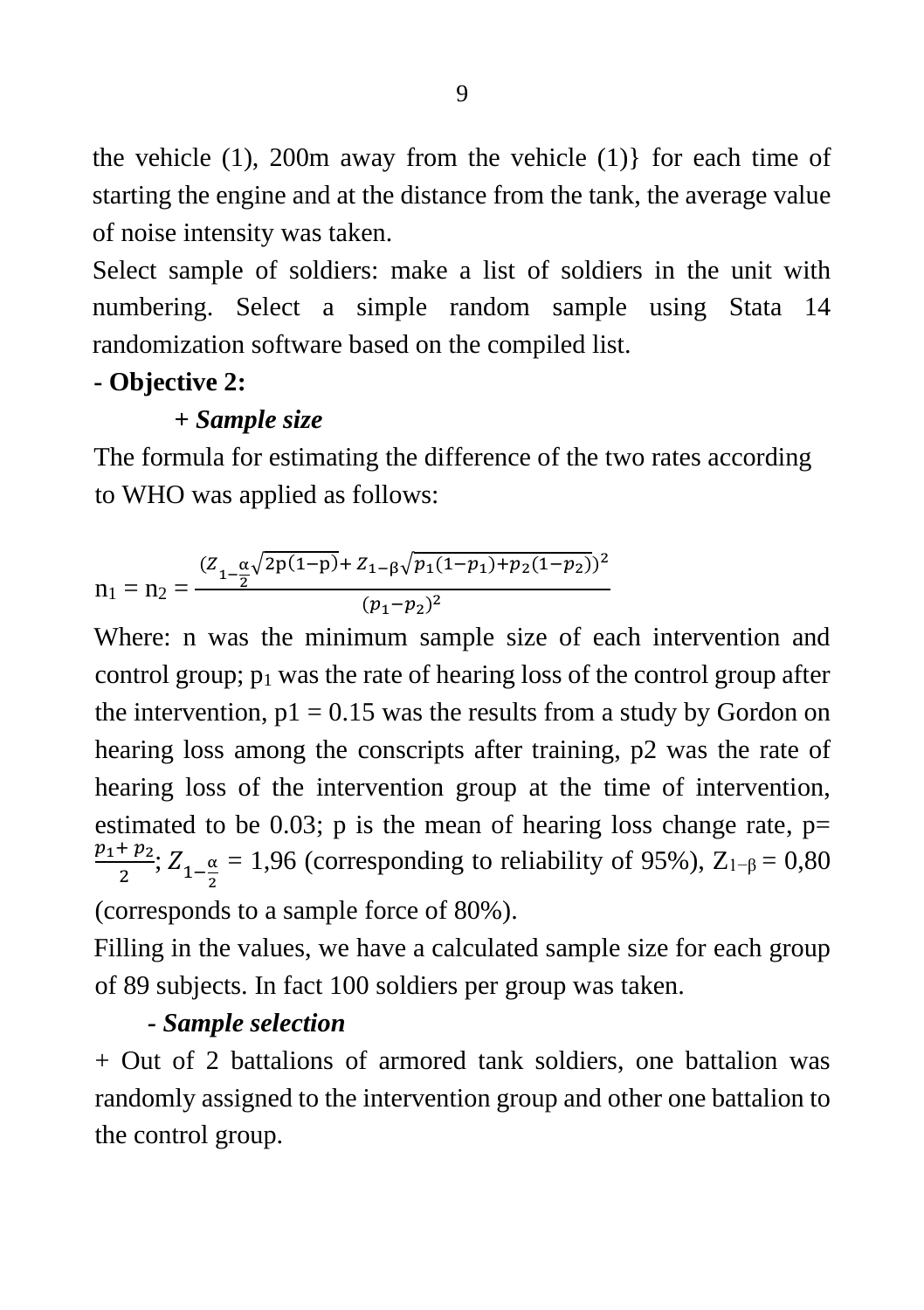+ At each selected battalion, a list of recruits was made, then 100 soldiers were randomly selected by computer for each group.

#### <span id="page-13-0"></span>**2.4. Data processing**

Data entry and management system was established. The collected questionnaires were cleaned and entered into the Epi Data 3.0 program. Data were entered twice independently.

Data were analyzed using the STATA 14.0 program. Continuous variable data were checked for normal distribution before analysis. Data with a small sample size  $(n \leq 30)$  and with non-normally distributed data using non-parametric statistical tests such as the difference between two mean values were tested by the Mann-Whitney test and the Wilcoxon test. Comparison between rates was performed using test  $\gamma$ 2. Univariate and multivariable logistic regression models were also analyzed to find out the model of related factors.

Research results were presented as ratios (%), odds ratios (ORs) in univariate and multivariate analyzes with confidence interval (CI): 95%.  $\chi$ 2 test, Fisher's exact test were used to find the significant difference.

Incidence rate, relative risk (RR), confidence interval (95% CI) and  $\chi$ 2 test were calculated to assess the effectiveness of the intervention.

#### <span id="page-13-1"></span>**2.***5***. Research ethics**

The study has been accepted voluntarily by the study subjects. All subject information is committed to be kept confidential and used for research purposes only. The study design was approved by the Scientific Council of the Armored Tank Command and by the Ethics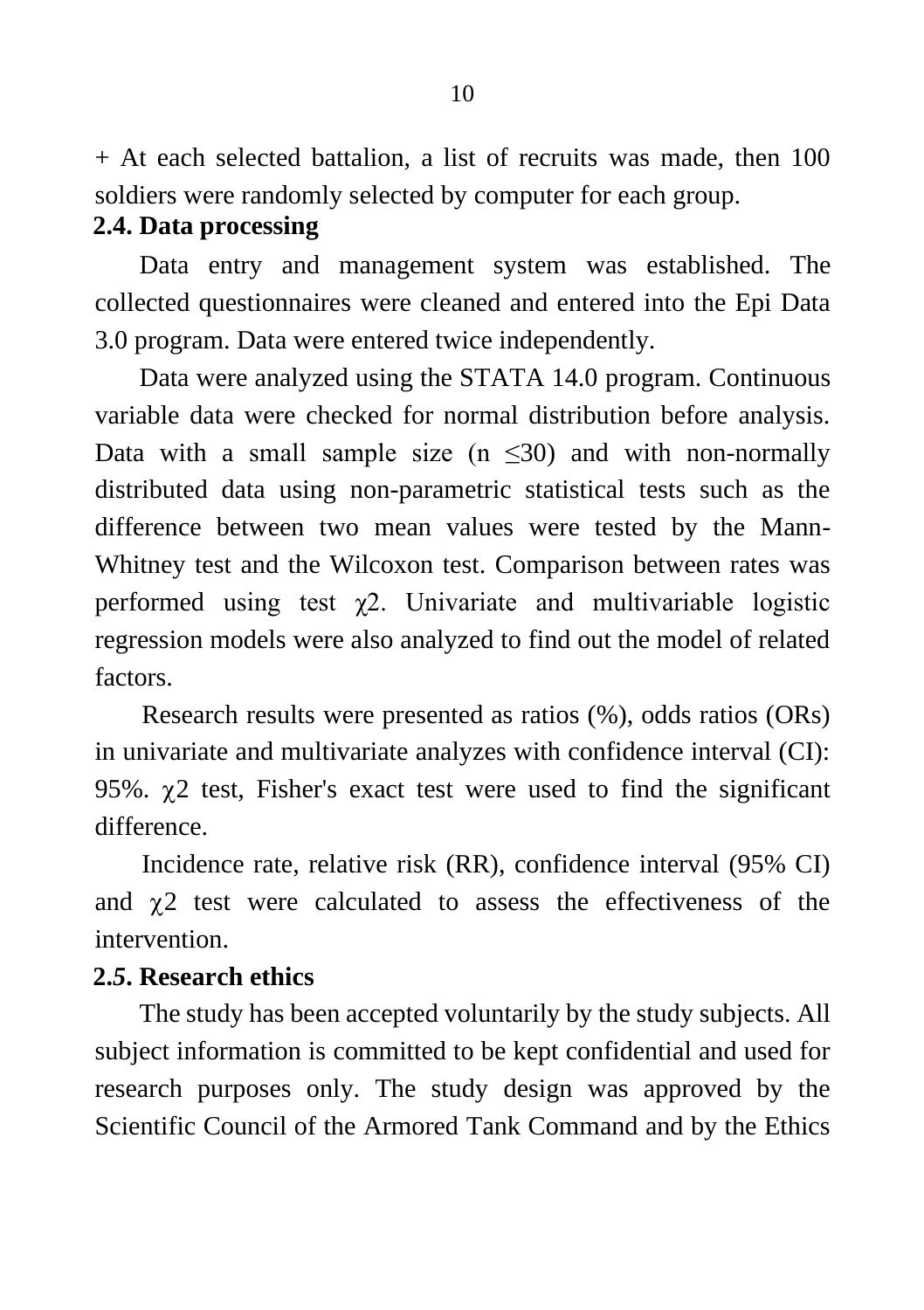Committee in Biomedical Research of the Institute of Hygiene and Epidemiology through IRB-VN01057-26/2017.

#### **Chapter 3. RESULTS**

<span id="page-14-1"></span><span id="page-14-0"></span>**3.1. The current situation of hearing loss and some related factors**  3.1.1. *Actual situation of noise of armored tank vehicles*: The number of noise samples exceeding the accepted standards according to the common sound pressure level at the training ground of the Armored Technical Training School was rated 60.95%. The average overall sound pressure level was 76.08 dBA

3.1.2. General characteristics of the research subject group: The mean age of the study group was  $18.94 \pm 5.6$ , of which the highest was 35 years and the lowest was 2 years. Most of the soldiers in the study group had more than 10 years of service in the army, with 94.28% having served in the army for 11-30 years.

3.1.3. Situation of hearing loss among the soldiers served in the Armored Tank Army: Of the 315 soldiers of the armored army, there were 56 people with hearing loss in one ear (17.78%) and 142 people with hearing loss in both ears (45.08%). The rate of hearing loss in both ears increased gradually with age. Rate of hearing loss in both ears was 45.08%. All of soldiers aged over 50 years old have hearing loss. The soldiers of age group of 41 - 50 years old showed to have a high rate of binaural schizophrenia (25.71%) and those of age group of 31 - 40 years old has a high rate of normal hearing capacity (22.54%). The rate of bilateral hearing loss increases gradually with serving age in army. The group of over 30 years serving in army all had hearing abnormalities. The soldiers having more than 11 years of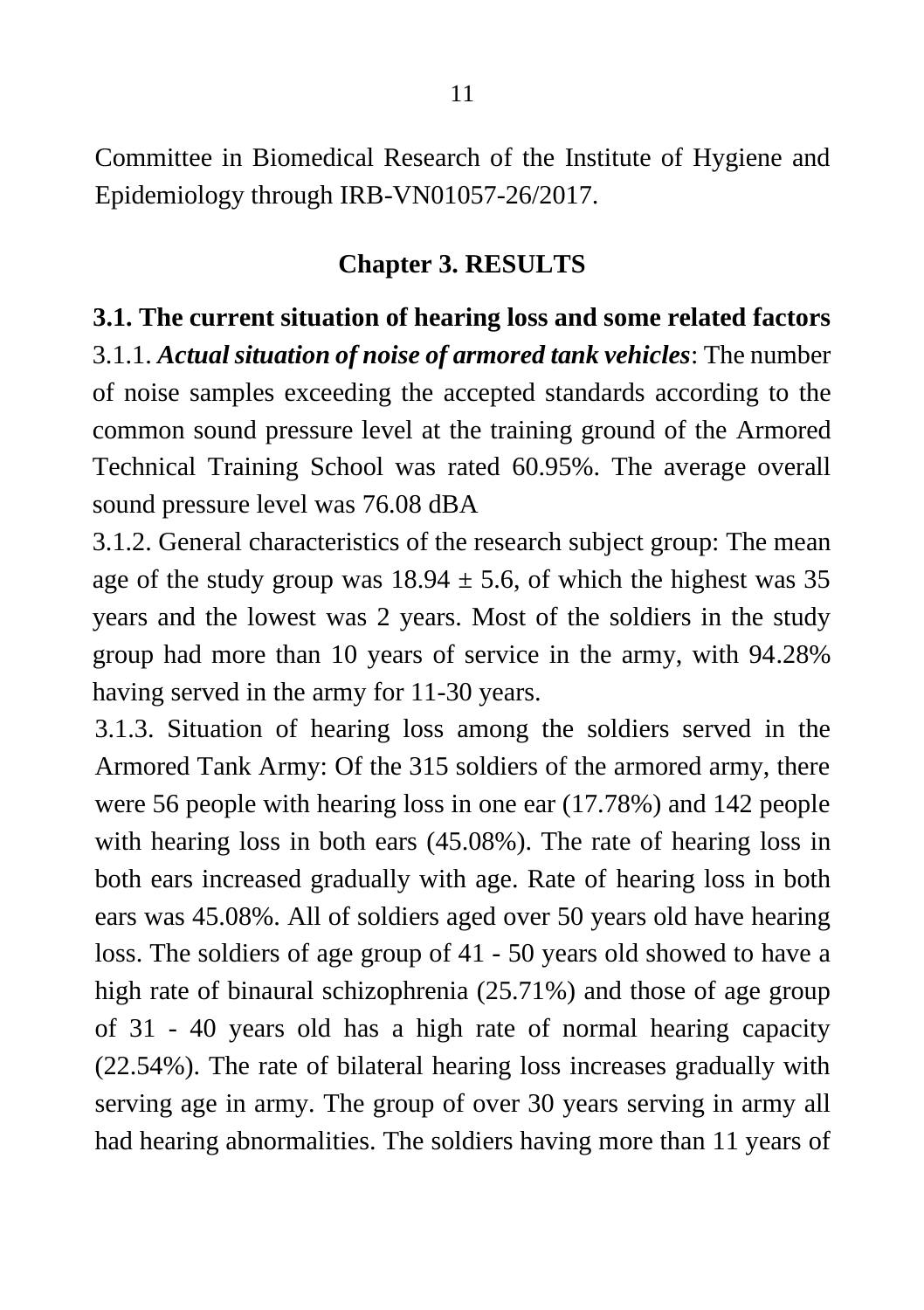serving in army has the rate of bilateral hearing loss nearly half (43.81%) and those having single ear hearing loss rated about 17.46%.

| $\mathbf{r}$ as $\mathbf{v}$ . The state $\mathbf{r}$ is the state $\mathbf{r}$ and $\mathbf{r}$ and $\mathbf{r}$ and $\mathbf{r}$ and $\mathbf{r}$ |     |               |  |  |  |  |  |  |
|-----------------------------------------------------------------------------------------------------------------------------------------------------|-----|---------------|--|--|--|--|--|--|
| <b>Symptoms</b>                                                                                                                                     | n   | $\frac{0}{0}$ |  |  |  |  |  |  |
| <b>Tinnitus</b>                                                                                                                                     | 247 | 78.41         |  |  |  |  |  |  |
| Ear pain                                                                                                                                            | 107 | 33.97         |  |  |  |  |  |  |
| Poor hearing                                                                                                                                        | 187 | 59.37         |  |  |  |  |  |  |
| Headache                                                                                                                                            | 188 | 59.68         |  |  |  |  |  |  |
| Dizzy                                                                                                                                               | 192 | 60.95         |  |  |  |  |  |  |
| Insomnia                                                                                                                                            | 174 | 55.24         |  |  |  |  |  |  |
| Ear discharge                                                                                                                                       | 34  | 10.79         |  |  |  |  |  |  |
| Runny nose                                                                                                                                          | 166 | 52.7          |  |  |  |  |  |  |
| Sore throat                                                                                                                                         | 220 | 69.84         |  |  |  |  |  |  |
| Nervous, heart                                                                                                                                      | 133 | 42.22         |  |  |  |  |  |  |
| beating fast                                                                                                                                        |     |               |  |  |  |  |  |  |

**Table 3.10 Clinical symptoms of the soldiers**

Among the symptoms collected through the questionnaire, the tinnitus was with the highest rate (78.41%), and ear discharge accounted for the lowest rate (10.79%).

*3.1.4. The relation between hearing loss rate and some factors* **Table 3.24. Univariate regression analysis of the relation between hearing loss and some entity factors**

| hearing loss and some entiry ractors |           |     |               |           |               |       |  |  |
|--------------------------------------|-----------|-----|---------------|-----------|---------------|-------|--|--|
| <b>Factors</b>                       |           | n   | $\frac{0}{0}$ | <b>OR</b> | 95%CI         | p     |  |  |
|                                      | $21 - 30$ | 21  | 6.67          | 0.32      | $0.12 - 0.81$ | 0.017 |  |  |
|                                      | $31 - 40$ | 157 | 49.84         | 0.42      | $0.26 - 0.69$ | 0.001 |  |  |
| Age group                            | > 41      | 137 | 43.49         | 1         |               |       |  |  |
|                                      | $\leq 10$ | 13  | 4.13          | 0.21      | $0.06 - 0.7$  | 0.011 |  |  |
| Military serving                     | $11 - 20$ | 168 | 53.33         | 0.41      | $0.25 - 0.68$ | 0.001 |  |  |
| time                                 | >21       | 134 | 42.54         | 1         |               |       |  |  |
| History of noise exposure            |           | 37  | 11.75         | 0.75      | $0.37 - 1.5$  |       |  |  |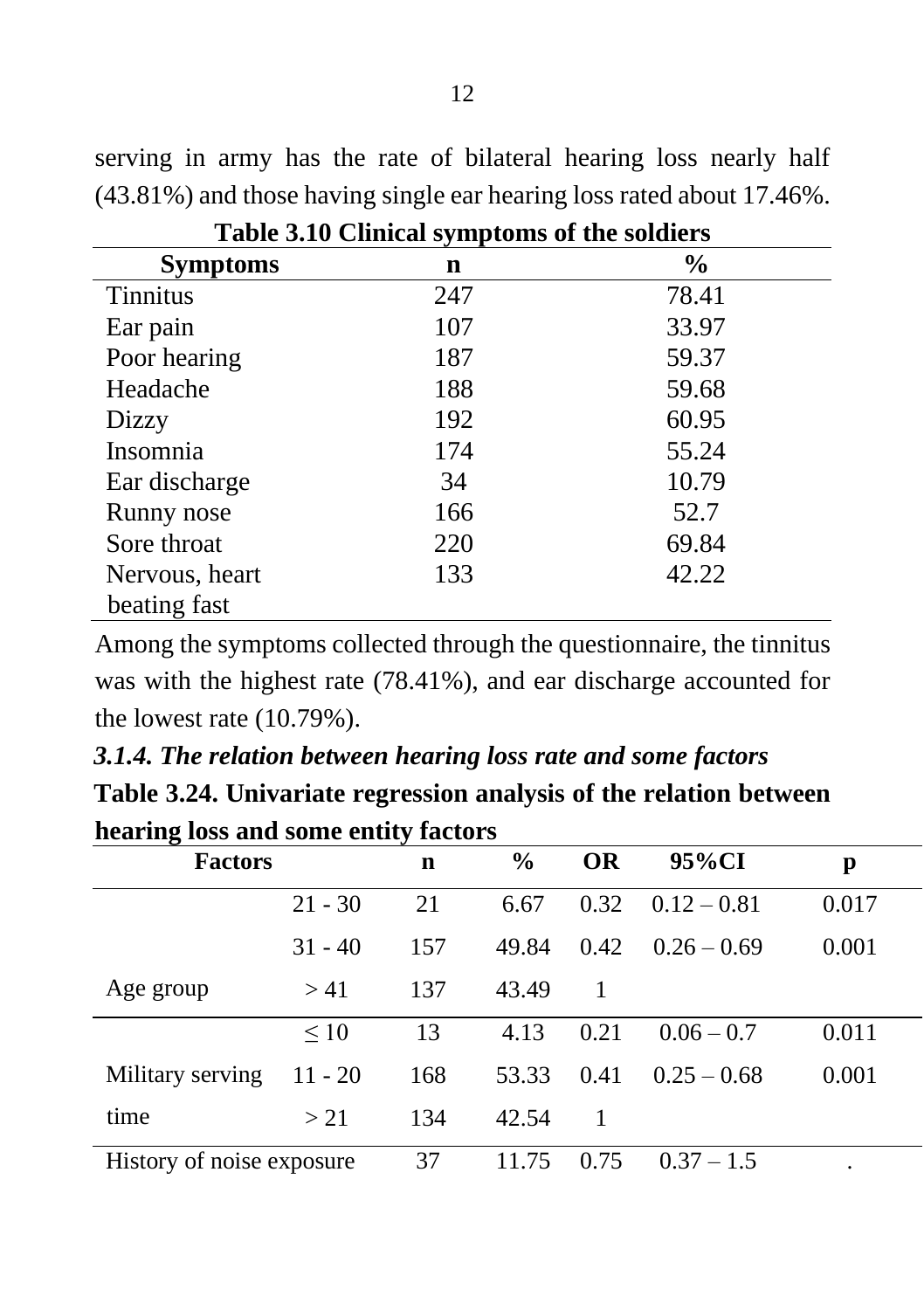| <b>Tinnitus</b>        | 247 | 78.41 | 2.69 | $1.56 - 4.66$ | 0.0004 |
|------------------------|-----|-------|------|---------------|--------|
| Ear pain               | 107 | 33.97 | 1.85 | $1.12 - 3.05$ | 0.017  |
| Headache               | 188 | 59.68 | 0.99 | $0.62 - 1.58$ | 0.967  |
| Dizzy                  | 192 | 60.95 | 1.2  | $0.76 - 1.92$ | 0.42   |
| Insomnia               | 174 | 55.24 | 1.69 | $1.07 - 2.69$ | 0.024  |
| Ear discharge          | 34  | 10.79 | 3.05 | $1.22 - 7.6$  | 0.017  |
| Runny nose             | 166 | 52.7  | 1.44 | $0.91 - 2.27$ | 0.121  |
| Sore throat            | 220 | 69.84 | 1.04 | $0.64 - 1.72$ | 0.85   |
| Nervous, heart beating | 133 | 42.22 | 1.81 | $1.12 - 2.9$  | 0.015  |
| fast                   |     |       |      |               |        |
| Smoking                | 121 | 38,41 | 1,12 | $0.69 - 1.79$ | 0,641  |

Among the physical factors listed above, rate of hearing loss was found increased proportionality with age and military serving time with p<0.05. The symptoms of tinnitus, insomnia, purulent ear discharge, and cardiovascular disease were significantly associated with hearing loss with  $p \le 0.05$  as the result of univariate logistic analysis.

| <b>Factors</b>            | <b>OR</b> | 95%CI         | р    |
|---------------------------|-----------|---------------|------|
| History of noise exposure | 0.79      | $0.39 - 1.62$ | 0.53 |
| Insomnia                  | 1.54      | $0.96 - 2.47$ | 0.07 |
| <b>Symptoms of</b>        | 1.63      | $1.1 - 2.66$  | 0.04 |
| cardiovascular disease    |           |               |      |
| Smoking                   | 1.13      | $0.7 - 1.8$   | 0.61 |

**Table 3.26 Multivariate regression analysis the association** 

| between SGTL with some factors |  |  |  |  |  |
|--------------------------------|--|--|--|--|--|
|--------------------------------|--|--|--|--|--|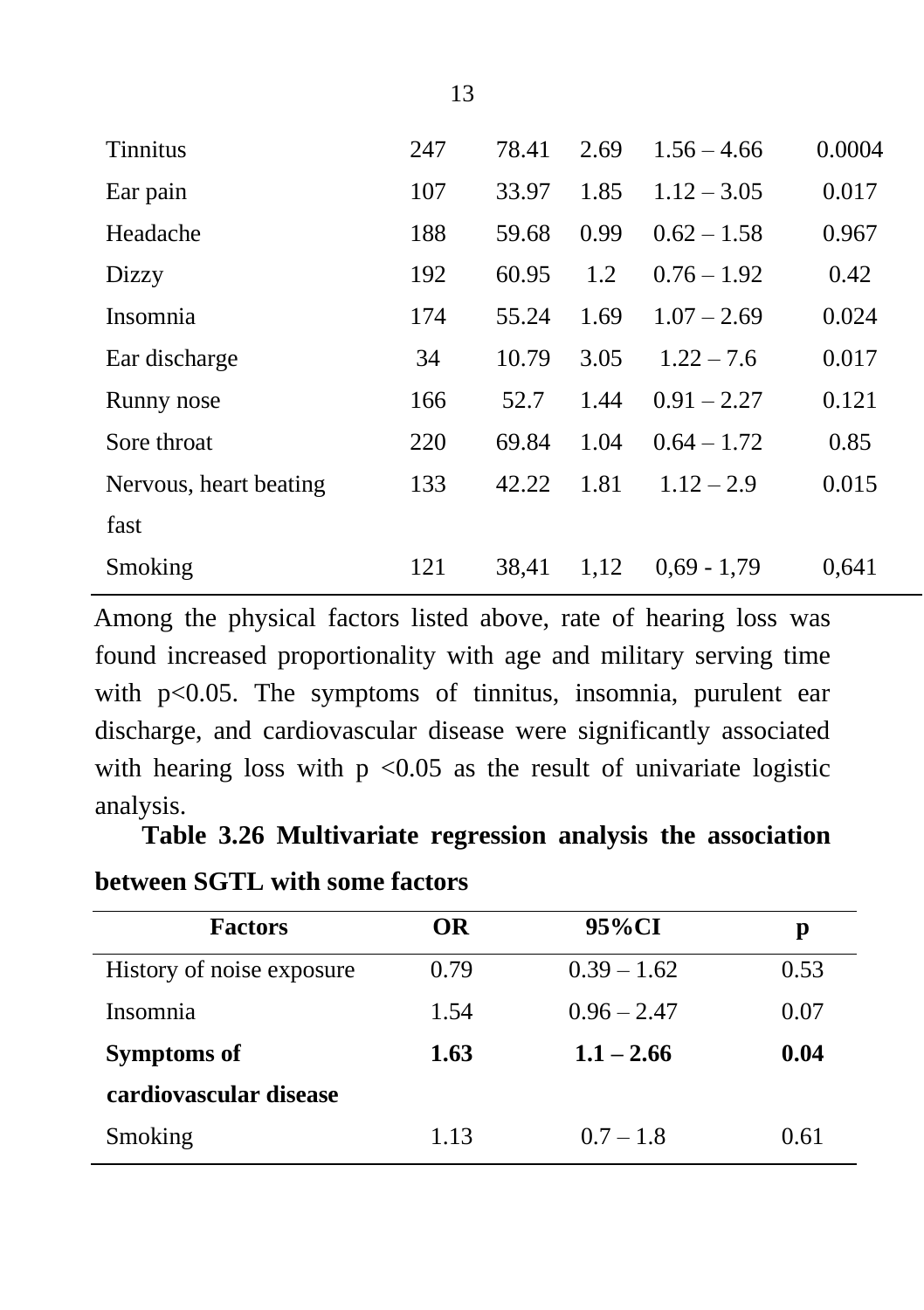Result of multivariate regression analysis showed only cardiovascular disease associated with hearing loss, in particular this health problem has which increased the risk of hearing loss 1.63 times (95% CI: 1.1 - 2.66).

<span id="page-17-0"></span>**3.2. Evaluation the effectiveness of Mg-B6 supplement in prevention of hearing loss**

| group                  |    |                     |             |                      |               |  |  |  |  |  |
|------------------------|----|---------------------|-------------|----------------------|---------------|--|--|--|--|--|
|                        |    | <b>Intervention</b> |             | <b>Control</b> group | $\mathbf{p1}$ |  |  |  |  |  |
| <b>Characteristics</b> |    | group $(n = 100)$   | $(n = 100)$ |                      |               |  |  |  |  |  |
| Mean age               |    | $21.01 \pm 1.59$    |             | $21.17 \pm 2.25$     | 0.86          |  |  |  |  |  |
| Noise exposure         |    | $0.69 \pm 0.74$     |             | $0.5 \pm 0.39$       | 0.02          |  |  |  |  |  |
| length $(hr.)$         |    |                     |             |                      |               |  |  |  |  |  |
|                        | n  | %                   | $\mathbf n$ | $\%$                 | p2            |  |  |  |  |  |
| There is a case of     | 5  | 5                   | 5           | 5                    | 1             |  |  |  |  |  |
| HL in the family       |    |                     |             |                      |               |  |  |  |  |  |
| History of noise       | 34 | 34                  | 36          | 36                   | 0.882         |  |  |  |  |  |
| exposure               |    |                     |             |                      |               |  |  |  |  |  |
| History of head        | 5  | 5                   | 6           | 6                    | 1             |  |  |  |  |  |
| trauma                 |    |                     |             |                      |               |  |  |  |  |  |

**Table 3.27 Common characteristics of control and intervention** 

The average age, family with hearing loss case, history of noise exposure, history of head trauma were not found statistically significant difference between the two groups. Regarding the duration of noise exposure, the statistical significance difference was found between the intervention group and control group.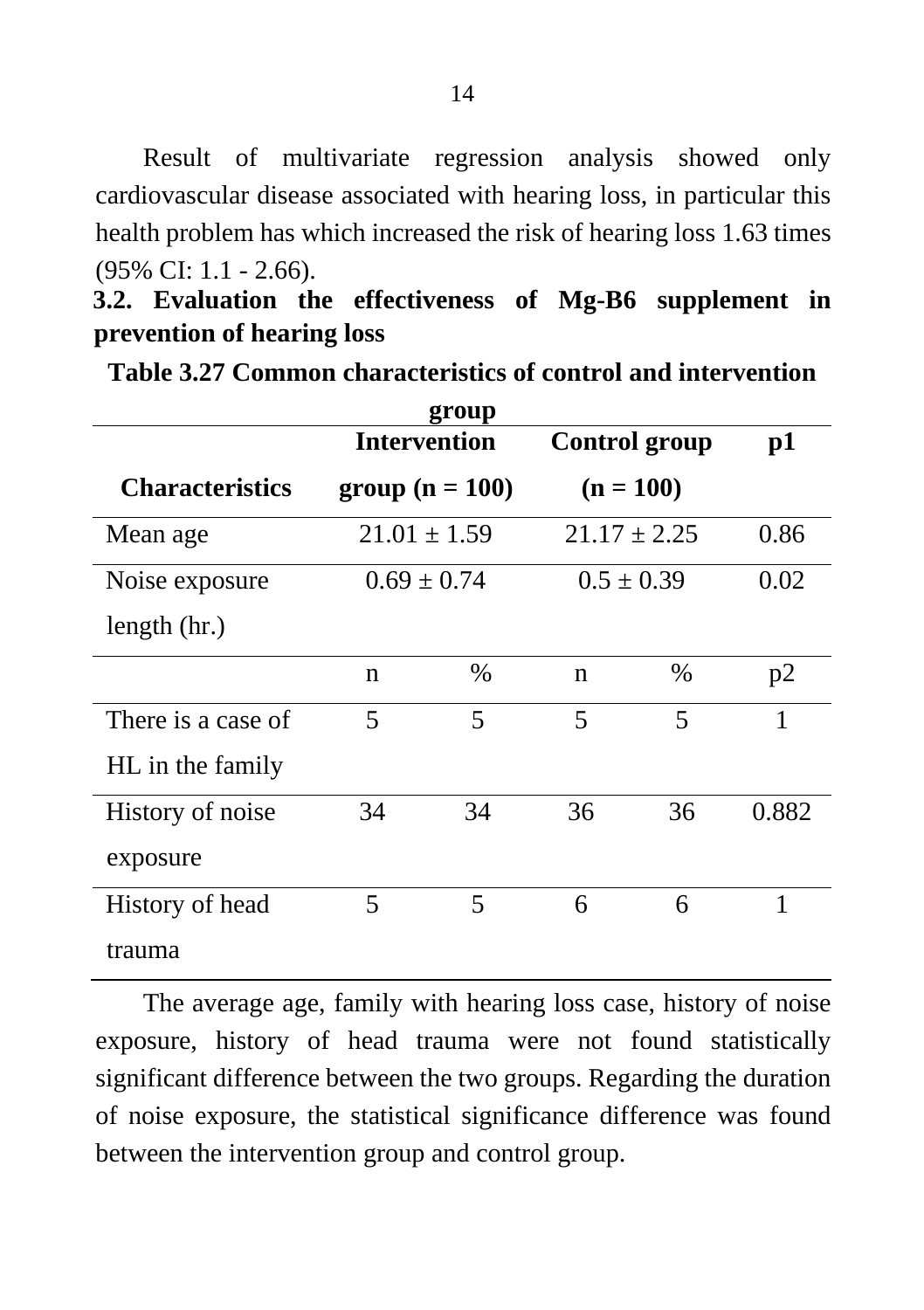|                 |                                 | пист успион   |    |                            |         |
|-----------------|---------------------------------|---------------|----|----------------------------|---------|
| <b>Symptoms</b> | Intervention gr.<br>$(n = 100)$ |               |    | Control gr.<br>$(n = 100)$ | p       |
|                 | SL                              | $\frac{0}{0}$ | SL | $\frac{6}{9}$              |         |
| <b>Tinnitus</b> | 37                              | 37            | 63 | 63                         | 0.002   |
| Poor hearing    | 26                              | 26            | 53 | 53                         | 0.0001  |
| Tired           | 44                              | 44            | 64 | 64                         | 0.005   |
| Headache        | 34                              | 34            | 63 | 63                         | 0.0004  |
| <b>Stress</b>   | 25                              | 25            | 49 | 49                         | 0.0004  |
| Insomnia        | 27                              | 27            | 53 | 53                         | 0.0002  |
| Dizzy           | 15                              | 15            | 51 | 51                         | 0.00001 |
| Stomachache     | 17                              | 17            | 23 | 23                         | 0.29    |
| Diarrhea        | 5                               | 5             | 10 | 10                         | 0.18    |

**Table 3.28. Clinical characteristics of the two groups after the intervention**

 After the intervention, the symptoms of tinnitus, hearing loss, fatigue, headache, nervousness, insomnia, dizziness in the study group were statistical significantly less than that of control group with (p<0.01). However, there was no difference in symptoms of abdominal pain and diarrhea between the two groups.

|                | o<br>Intervention gr.<br>Control gr. |                          |                     |               |                          |               |                             |               |        |
|----------------|--------------------------------------|--------------------------|---------------------|---------------|--------------------------|---------------|-----------------------------|---------------|--------|
| <b>Hearing</b> |                                      | $(n = 100)$              |                     |               |                          | $(n = 100)$   |                             | p(1,2)        |        |
| loss           |                                      | <b>Before</b><br>Interv. | After<br>Interv.(1) |               | <b>Before</b><br>Interv. |               | After<br>Interv(2)          |               |        |
|                | n                                    | $\frac{6}{9}$            | $\mathbf n$         | $\frac{6}{9}$ | n                        | $\frac{6}{9}$ | n                           | $\frac{6}{9}$ |        |
| Right ear      |                                      |                          |                     |               |                          |               |                             |               |        |
| Normal         | 100                                  | 100                      | 98                  | 98            | 100                      | 100           | 81                          | 81            | 0.0001 |
| Mild           | $\Omega$                             | $\theta$                 | 2                   | 2             | $\theta$                 | $\Omega$      | 17                          | 17            | 0.0001 |
| Moderate       | $\Omega$                             | $\Omega$                 | $\Omega$            | $\theta$      | $\theta$                 | $\Omega$      | $\mathcal{D}_{\mathcal{L}}$ | 2             |        |

**Table 3.31. Level of hearing loss of each ear after intervention**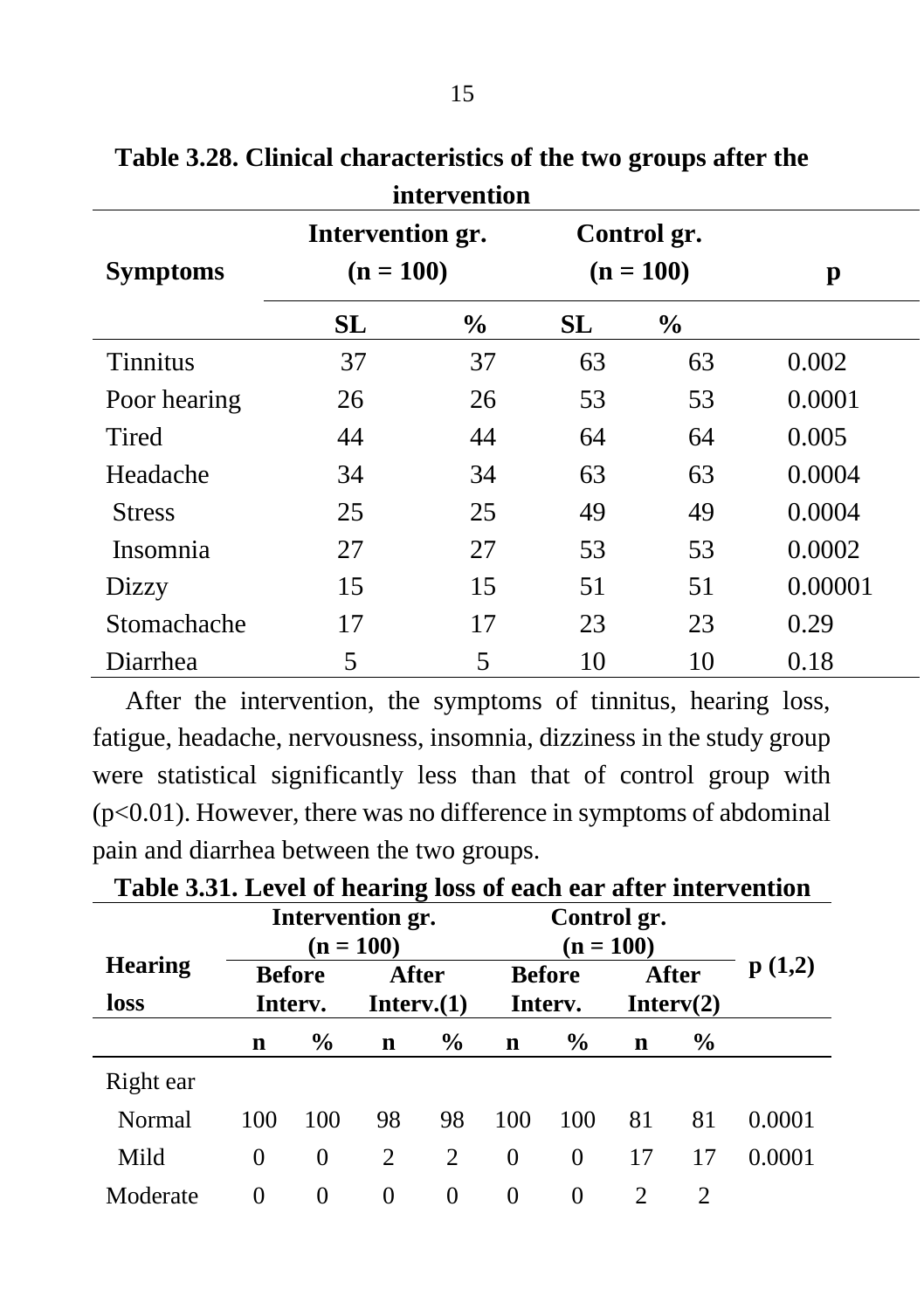| Severe   | $\theta$ | $\theta$ | $\theta$ | $\theta$ | $\theta$ | $\theta$ | $\Omega$ | $\theta$ |        |
|----------|----------|----------|----------|----------|----------|----------|----------|----------|--------|
| Left ear |          |          |          |          |          |          |          |          |        |
| Normal   | 100      | 100      | 97       | 97       | 100      | 100      | 78       | 78       | 0.0001 |
| Mild     | $\theta$ | $\theta$ | 3        | 3        | $\theta$ | $\theta$ | 20       | 20       | 0.0004 |
| Moderate | $\theta$ | $\theta$ | $\theta$ | $\theta$ | $\theta$ | $\Omega$ | 2        | 2        |        |
| Severe   | $\theta$ | $\theta$ | $\theta$ | $\theta$ | $\theta$ | $\theta$ | $\theta$ |          |        |

The level of hearing loss of each ear between the two groups after intervention was significantly different for mild (21 - 40dB) and for moderate (41 - 60dB).

**Table 3.33. Level of hearing loss of the two groups before and after intervention**

| <b>Hearing</b>  | Intervention gr.<br>$(n = 100)$ |                                                 |             |               | <b>Control</b><br>$(n = 100)$ | RR(1,2)<br>95% CI        |             |                            |           |
|-----------------|---------------------------------|-------------------------------------------------|-------------|---------------|-------------------------------|--------------------------|-------------|----------------------------|-----------|
|                 |                                 | After<br><b>Before</b><br>interv.(1)<br>interv. |             |               |                               | <b>Before</b><br>interv. |             | <b>After</b><br>interv.(2) |           |
|                 | $\mathbf n$                     | $\frac{0}{0}$                                   | $\mathbf n$ | $\frac{0}{0}$ | $\mathbf n$                   | $\frac{0}{0}$            | $\mathbf n$ | $\frac{0}{0}$              |           |
| Normal          | 100                             | 100                                             | 96          | 96            | 100                           | 100                      | 74          | 74                         |           |
| HL in 1 ear     | $\Omega$                        | $\Omega$                                        | 3           | 3             | $\theta$                      | $\Omega$                 | 11          | 11                         |           |
| HL in 2ears     | $\Omega$                        | $\Omega$                                        | 1           | 1             | $\theta$                      | $\Omega$                 | 15          | 15                         |           |
| <b>Total HL</b> | 0                               | $\mathbf{0}$                                    | 4           | 4             | $\mathbf{0}$                  | $\overline{0}$           | 26          | 26                         | 0.15      |
|                 |                                 |                                                 |             |               |                               |                          |             |                            | $(0.06 -$ |
|                 |                                 |                                                 |             |               |                               |                          |             |                            | 0.42)     |

There was a significant difference between the two groups after the intervention in the hearing loss rate. The rate of hearing loss in the control group was 26% and in the intervention group was 4% with the significant difference ( $p < 0.001$ ).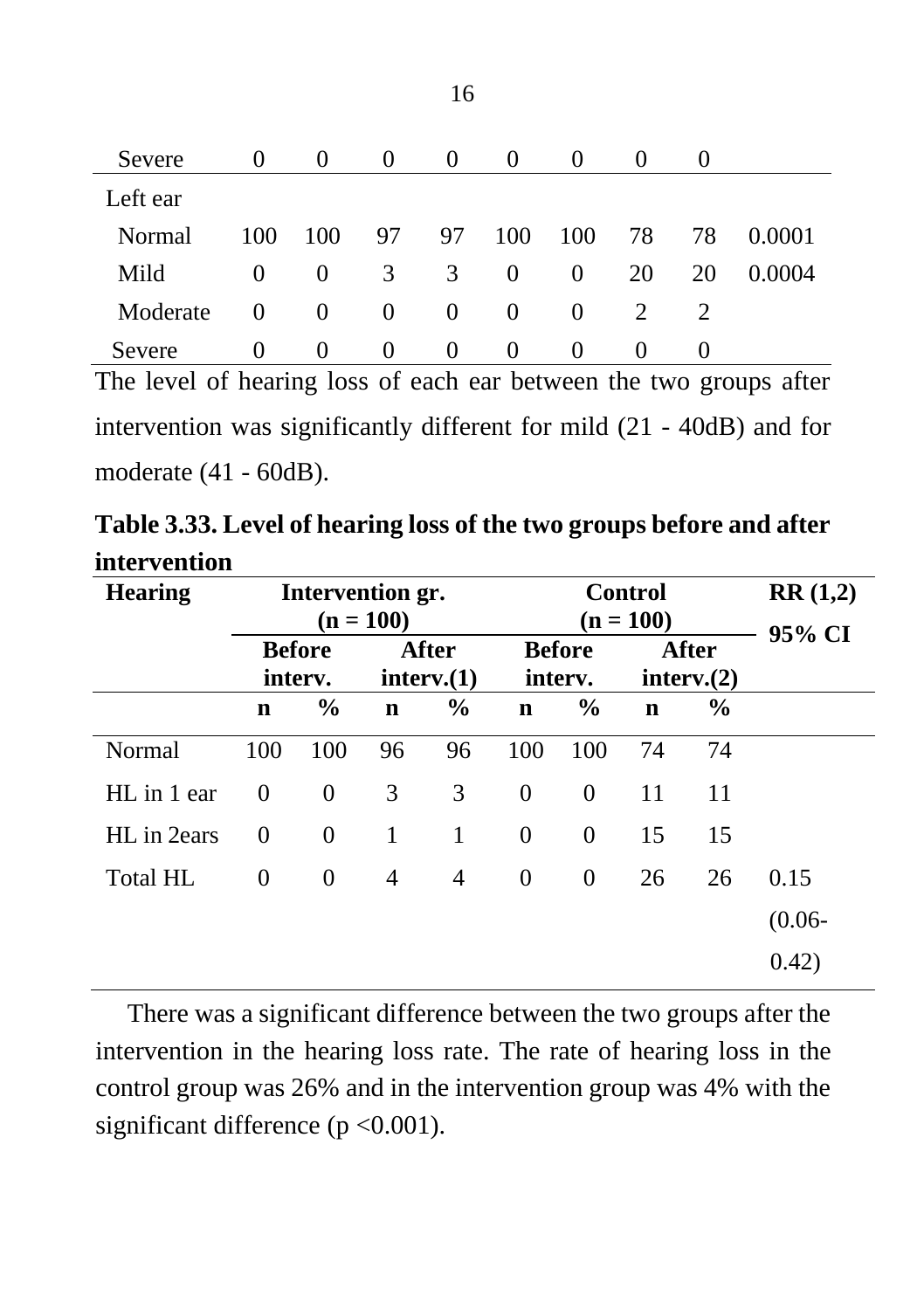- Rate of hearing loss after intervention of intervented group was 0.04;

- Rate of hearing loss after intervention of control group was 0.26;
- Relative risk RR= $\frac{0.04}{0.26}$  x 100%= 15.38%

The relative risk of hearing loss was 15.38% (95%CI: 0.06-0.42), or the rate of hearing loss was reduced by 84.62% in the intervention group compared with the control group.

## **Chapter 4. DISCUSSION**

## <span id="page-20-1"></span><span id="page-20-0"></span>**4.1. Current situation of noise, hearing loss and related factors among armored tank soldiers in 2017**

### *4.1.1. Current situation of noise*

The result of the overall sound pressure measured on the armored tank training ground was  $76.08 \pm 25.66$ dB. From the measurement sites and times (total 105 sites of noise intensity measurement), 4/7 sites showed to have negative sound pressure level and 60.95% of measuring points have noise intensity exceeding the allowable threshold  $(> 85dB)$ . This result showed that the training environment of the research group is largely affected by harmful noise.

## *4.1.2. Status of hearing loss*

## *4.1.2.1. General characteristics of the study group*

The average age of the study group was  $38.67 \pm 5.8$ . Their mean military serving time was  $18.94 \pm 5.6$ . Most of the soldiers have a relatively long working time in the army, with many positions such as teaching staff at the departments, directly training trainees on training grounds, participating in repair the tanks and vehicles … Hearing loss in old age is also called senile hearing. Every year, senile hearing loss can cause 0.5 to 1dB loss of hearing in a person over the age of 50. In the group of >50 years old, there were only 2 cases, accounting for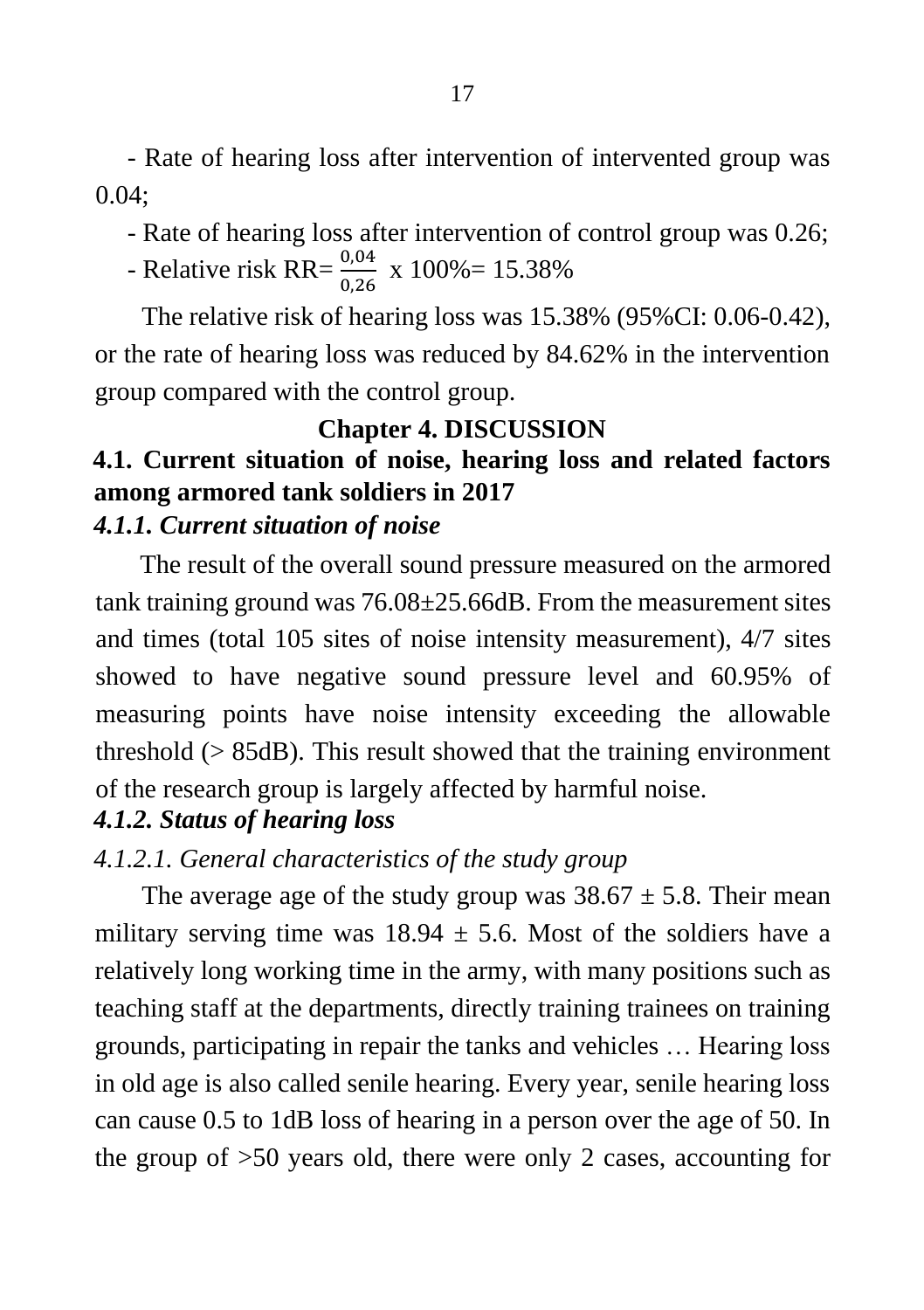0.63%, so the influence of senile hearing on the rate of hearing loss was not much.

#### *4.1.2.2. Rate of hearing loss*

The hearing loss in one ear among study subjects was rated 17.78% and hearing loss in both ears accounted for 45.08%. If consider only the number of binaural hearing loss, we find this number significantly higher than the rate of 12.5% reported in the study of Ho Xuan An when investigated the hearing of 240 crew members of the same armored tank unit in 2003. Toh's study (2002) conducted on 818 Singaporean conscripts showed a hearing loss rate of 3.67% (95% CI 2.48-5.19). Joseph's study (2016) implemented on 16,500 marines showed to have a hearing rate of 39%, lower than rate of hearing loss found in our study. To explain the difference in the results of the reports, we think that because our study examined all the working positions of the three armored units. Besides, the actual hearing loss could be caused by many different causes, not just noise, such as ear, nose and throat diseases; acute or chronic otitis; had surgery on ear due to infection.

#### *4.1.3. Some related factors to hearing loss*

When analyzing univariate regression with age, military serving time as well as history of noise exposure, we have not found the main cause of hearing loss from these factors. Similarly, the results of Toh's study in 2002 showed that the risk of hearing loss did not differ across age groups, education level, race and frequency of personal audio device use among 818 Singaporean conscripts. According to Leensen (2011), when the noise intensity increased from 80dB to 96dB, the rate of hearing loss increased slightly and the occupational deafness appeared clearly after 10 or more years of working. The factor of noise exposure time was the better predict than the noise intensity.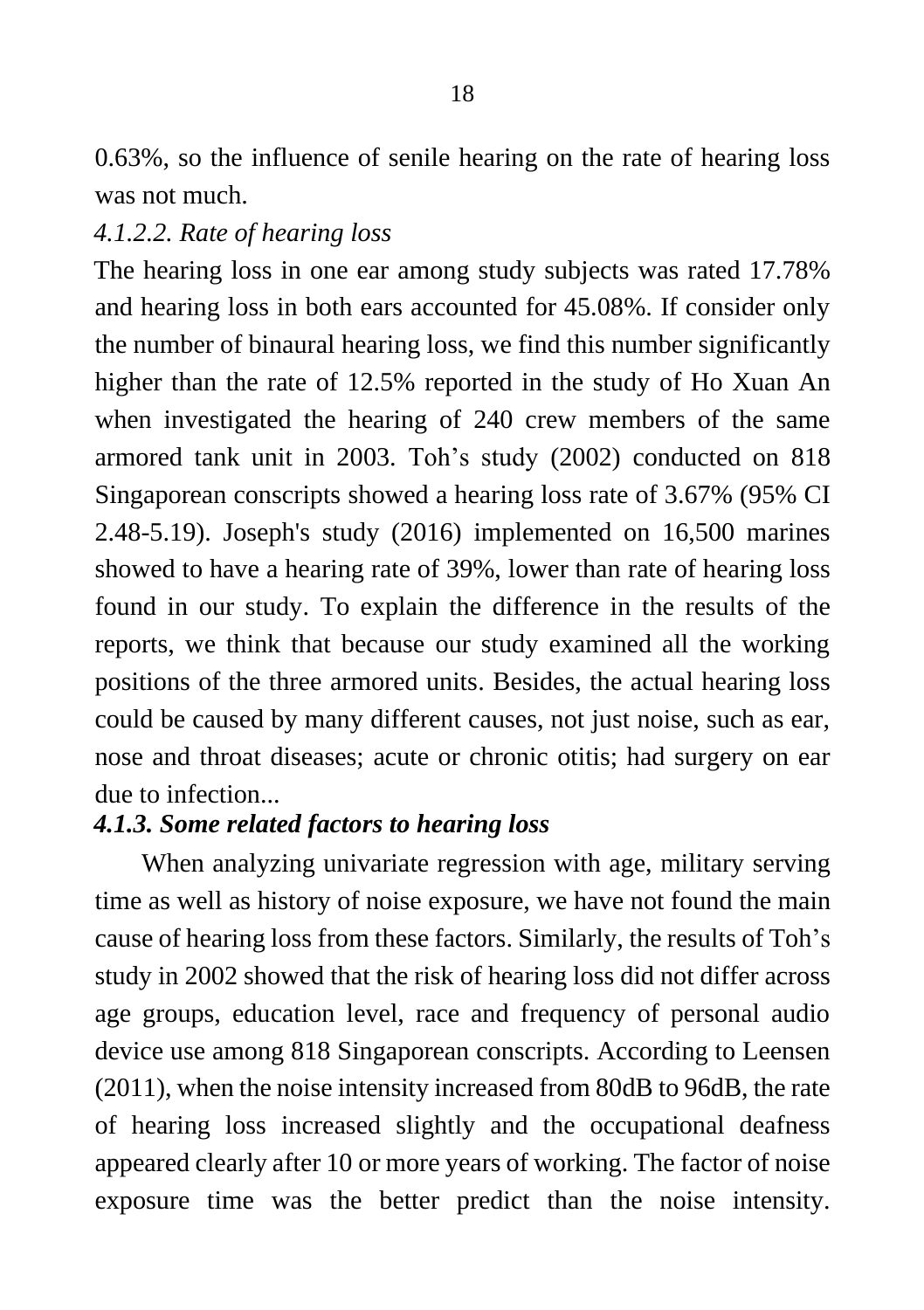According to statistics of the US Army in 2012 with 115 638 subjects (9.7%) having symptoms of tinnitus. Research done by James in 2021 on 690 US conscripts and veterans, showed 8% of hearing loss at low frequency (250Hz-2kHz); 20% at high frequency (3-8kHz) and 39% at very high frequency (9-16kHz); tinnitus rate was 53%. Older age and years of service were proportional to hearing loss and tinnitus.

The prevalence of tinnitus in our study was 78.41% and associated with hearing loss according to the results of univariate regression analysis with OR: 2.69 (95% CI 1.56-4.66). The prevalence of tinnitus in our study was much higher than the studies mentioned above. This shows the specific characteristics of the armored tank troops, in addition to the noise emitted by the large-capacity engine, the collision of the chains when the vehicle is running has created a high-intensity noise and affected the ratio of hearing loss as well as symptoms of tinnitus increased. Therefore, in addition to the measures such as using ear caps to protect hearing, it is necessary to develop the measures to reduce engine noise, improve equipment as well as research on proactive preventive drugs to protect hearing for soldiers serving at armored tank force.

Using multivariate regression analysis the relation between some risk factors such as history of noise exposure, insomnia, cardiovascular disease, smoking and hearing loss, we found cardiovascular disease as the associated factor with hearing loss with OR 1.63 (95% CI 1-2.66) and  $p \le 0.05$ . The other factors such as age, military serving age and ENT disease were not included into the analysis to avoid interference effects. According to the literature in the world, many studies have confirmed the relationship between cardiovascular disease and hearing loss. Rostam et al. (2019), through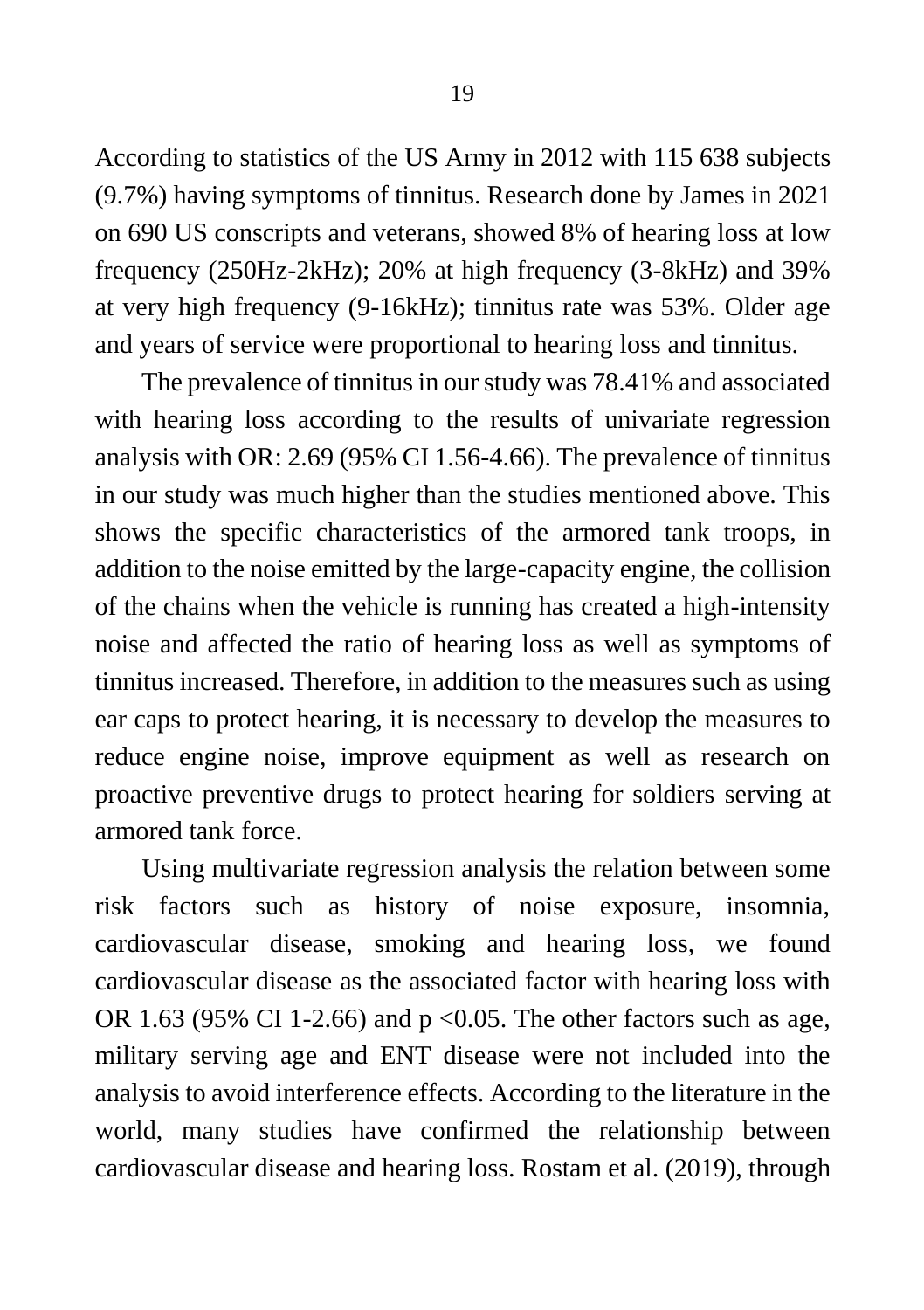a meta-analysis from 149 articles related to the risk factors for hearing loss, came to conclusion that the combined effects of the factors were divided into 4 groups: chemical, physical, individual, and occupational such as vibration, CO gas, cardiovascular disease, smoking, age, gender, aging... are related to hearing loss depending on the level. David et al. (2021) have studied 6318 Canadian subjects of 20 - 79 years old and showed the relation between cardiovascular pathology and hearing loss based on blood pressure, biomarkers of cardiovascular disease.

## <span id="page-23-0"></span>**4.2. The effectiveness of intervention with Mg-B6 supplement for prevention of hearing loss among the soldiers of the Armored Tank Corps**

#### <span id="page-23-1"></span>*4.2.1. The characteristics of intervention and control groups*

The study subjects included two groups: intervention and control. For each group, the soldiers were randomly selected from 2 battalions of trainees. Concerning the age, both groups were the soldiers participating the same training at the Armored Tank Training Centers so there was not much difference in age  $(p>0.05)$ . In terms of health, they all were known in good health condition through military recruitment examination and health check-up when returning to the unit. All subjects underwent ENT examination, excluding diseases affecting hearing such as ear infections, rhinosinusitis... Exploiting genetic factors, history of noise exposure, history of head injury, no different observation was found between the two groups.

## <span id="page-23-2"></span>*4.2.2. The effectiveness of Mg-B6 supplement in prophylaxis treatment for hearing loss due to the noise*

Results of analysis of symptoms after the intervention showed that the subjects in an intervention group that used Mg-B6 supplement have the symptoms such as tinnitus, hearing loss, fatigue, headache,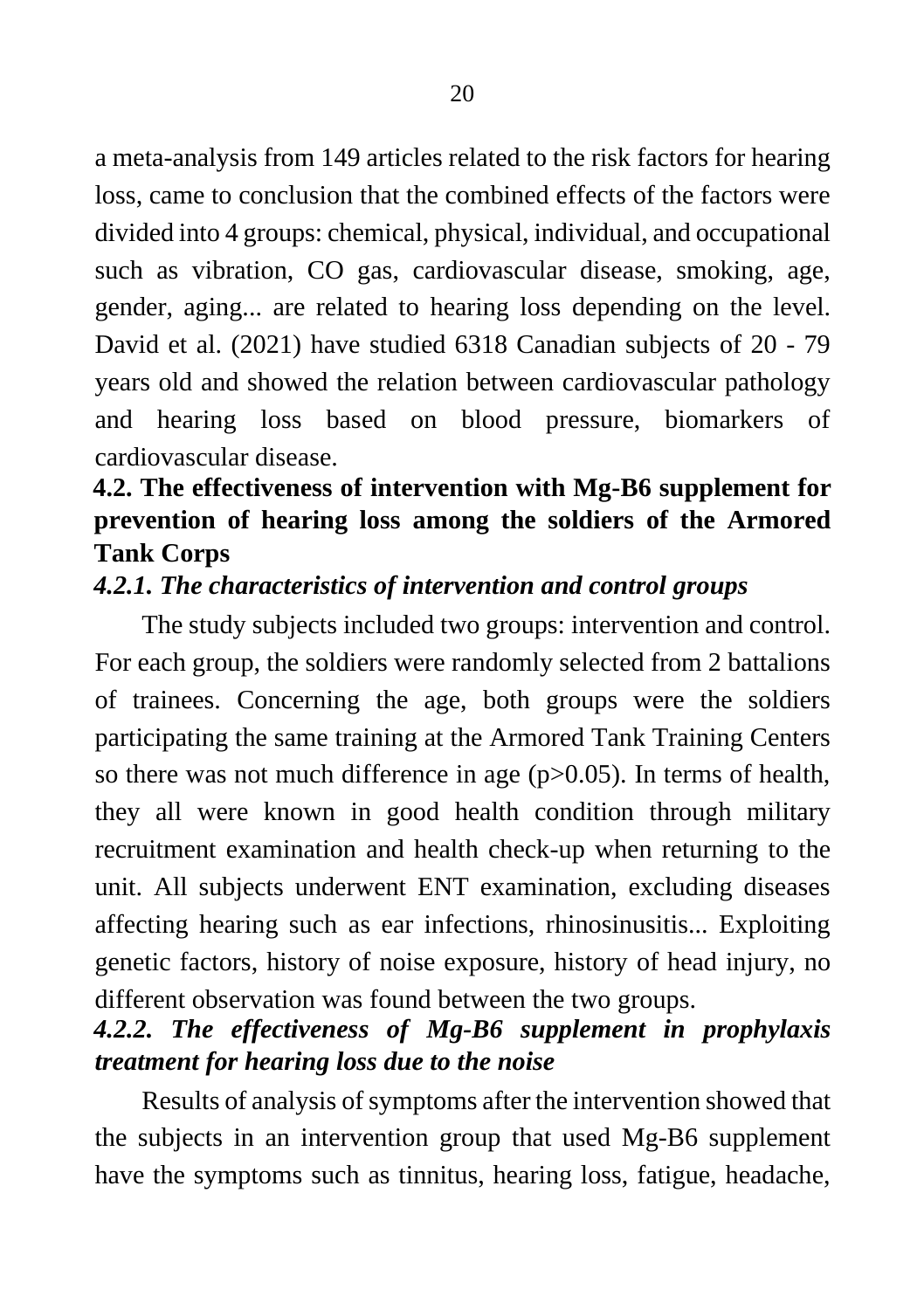stress, insomnia, dizziness with significantly lower rate in comparison to that of the control group. For example, tinnitus is a common symptom when exposed to harmful noise. After the intervention, 37% soldiers have had tinnitus in the group using Mg-B6 supplement while those in control group accounted for 63%. According to James (2021), the symptoms of tinnitus were observed among 53% subjects. Mg-B6 drug consists of two components Mg and vitamin B6. Mg has the effect of protecting hearing against the harmful effects of noise due to its neuroprotective and vasodilatory effects, reducing oxidative radical products. Therefore, the rate of symptoms such as hearing loss, fatigue, headache, nervousness, insomnia, dizziness in the Mg-B6 supplement used group were significantly lower than in the control group.

The mean monophonic hearing analysis at 4 PTA frequencies in the two study groups did not show the difference. This is understandable because it takes 6-10 years to develop the occupational deafness [3], [67], so after 6 months of training, there could not be obvious effect on frequencies too be detected. If considering the average value of hearing intensity at 4 representative frequencies, 500Hz, 1kHz, 2kHz and 4kHz, the PTA value was found at normal hearing level. Therefore, it is necessary to study the change in each frequency to be able to detect early cases of "potential deafness" and promptly take appropriate treatment measures.

Thus, if analysis the hearing loss by frequency but not by PTA, the rate of hearing loss by frequency in the Mg-B6 uptaken group was 4% and in the control group was 26% with p<0.001. If based on the tympanic results of indirect assessment of middle ear condition, the majority of type A tympanic morphology results are normal, indicating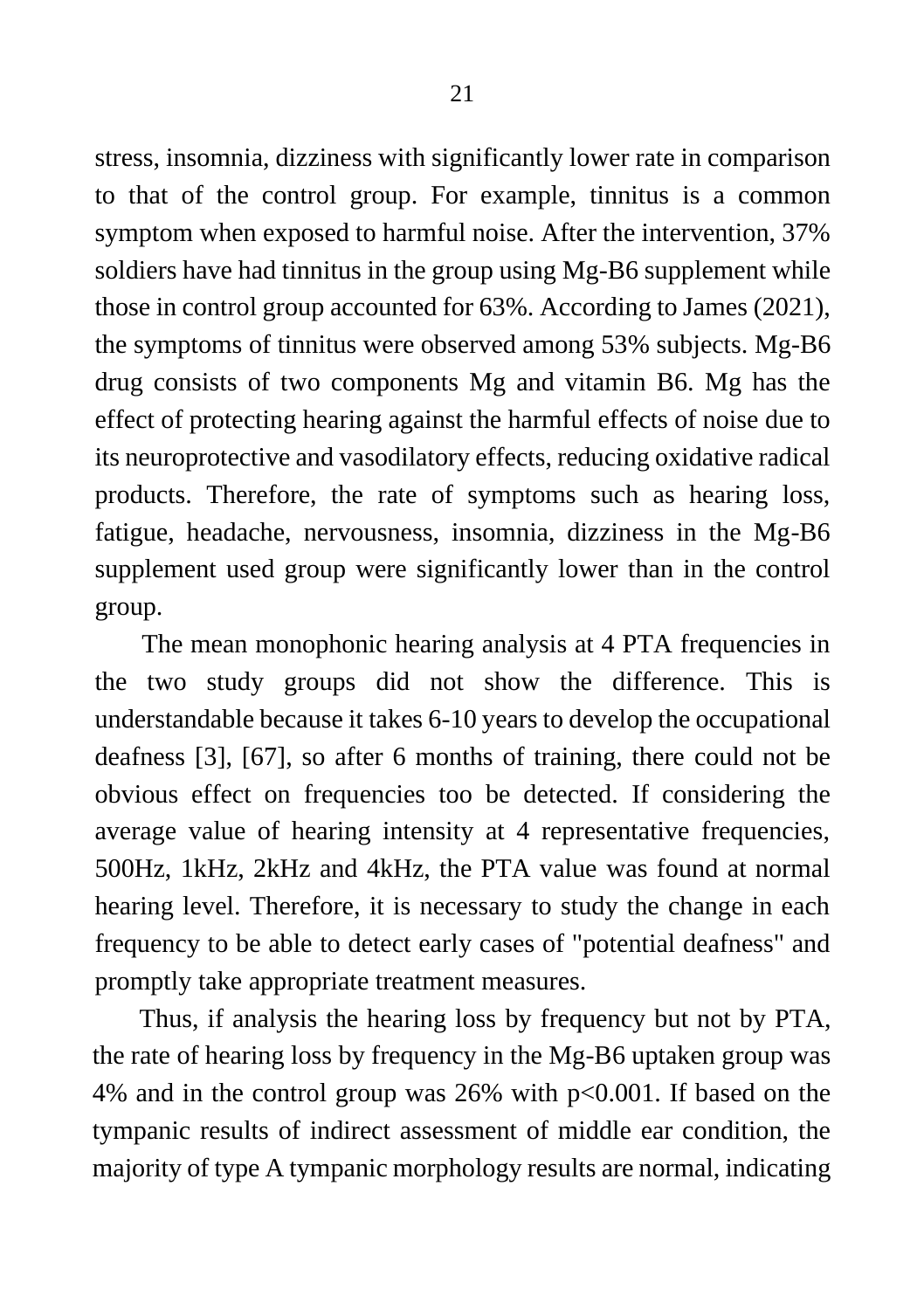that the cause of poor hearing at each frequency was due to the cause in the inner ear and to the effect of noise dynamics because both groups were selected without hearing loss risk factors before the training.

According to the results obtained by Attias (2004) et al. in the study conducted on 300 recruits who were exposed to sound when firing a gun with an intensity of  $164$  dB for the duration of  $\langle$ 1ms, there was a permanent increase in hearing threshold - PTS >25 dB at least at 1 frequency of 11.5% in the control group compared to 1.2% in the intervention group. An another study done by Attias et al. in 2003 on 300 recruits with normal hearing who underwent 2 months of basic military training. The subjects were exposed to repeated loud noise levels at training but were equipped with earplugs. They have received either a daily supplement of 167mg of magnesium aspartate or a placebo. Results showed that hearing loss in the placebo group was 28.5% compared with 11.2% in the magnesium uptaken group. The results of our study are more favorable when used with a therapeutic dose of Mg-B6 and continuously monitored for 6 months. Thus, these researches also analysis the change in hearing according to frequency and due to the characteristics of the armored tank troops, there is a difference with the subjects involed in above mentioned studies.

In summary, the effect of Mg-B6 supplement has proven by the reduce of relative risk of hearing loss in the intervention group by 15.38% of that of control group, or the risk of hearing loss decreased by 84.62% in the intervention group compared with that of the control group.

#### **CONCLUSION**

<span id="page-25-1"></span><span id="page-25-0"></span>**1. Current status of hearing loss and related factors in the soldiers of Armored Tank Troops in 2017** *The actual noise condition of armored tanks*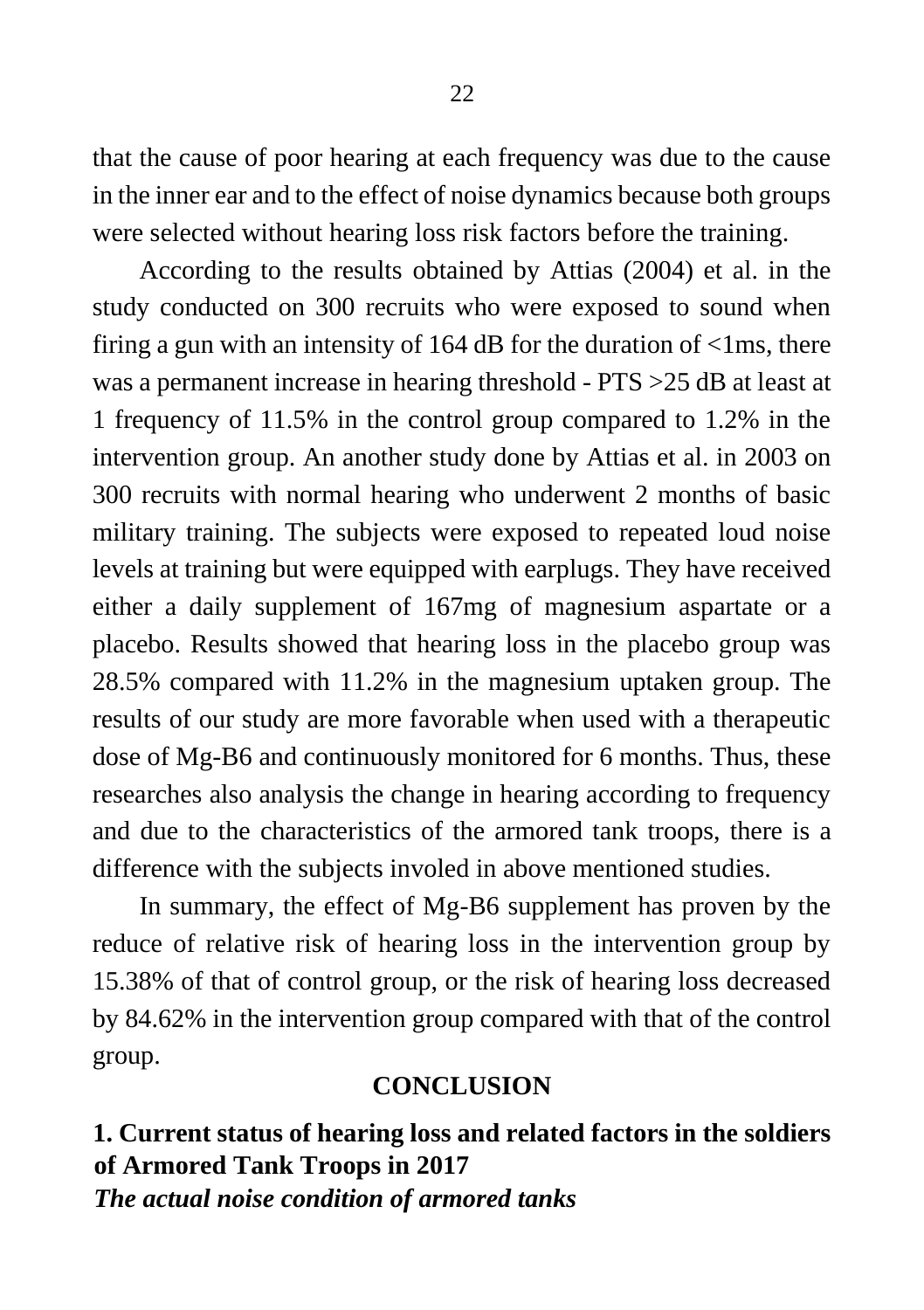- The average sound pressure level measured on the armored tank training ground was  $76.08 \pm 25.66$  dBA.
- At the time when tanks were running, the measured noise obtained in the tank was the highest (111 dB), followed by noise level a of negative 102 dBA measured in the car when the tanks were at the place but started engine. At the time of firing with real bullets, the noise levels measured at all frequencies exceeded the measuring range of the machine (>120dB) and were all at a noise level that is harmful to hearing.

#### *Common characteristics of study subjects*

- The mean age of the soldiers participating in this study was 38.67  $\pm$  5.8. The majority of them was between the ages of 31 and 50 years old (92.7%).
- The mean service duration length of the soldiers was  $18.94 \pm 5.6$ years with the majority of them had more than 10 years of service in the military (94.28%).

## *Current status of hearing loss among the soldiers of armored tank army*

- Rate of hearing loss in one ear was 17.78% and in both ears was 45.08%, poor hearing in at least one ear was 62.86%.
- Rate of hearing loss in both ears increases with age and military service duration length. Hearing loss at all frequencies was mild, but at 4000Hz, the hearing threshold has the greatest reduction value. Pure-tone average (ATP) measurement of both ears indicated the hearing loss of mild level. There was no difference in hearing loss between right and left ear  $(p > 0.05)$ . Most of the soldiers (>49%) was observed with mild hearing loss (21 - 40dB).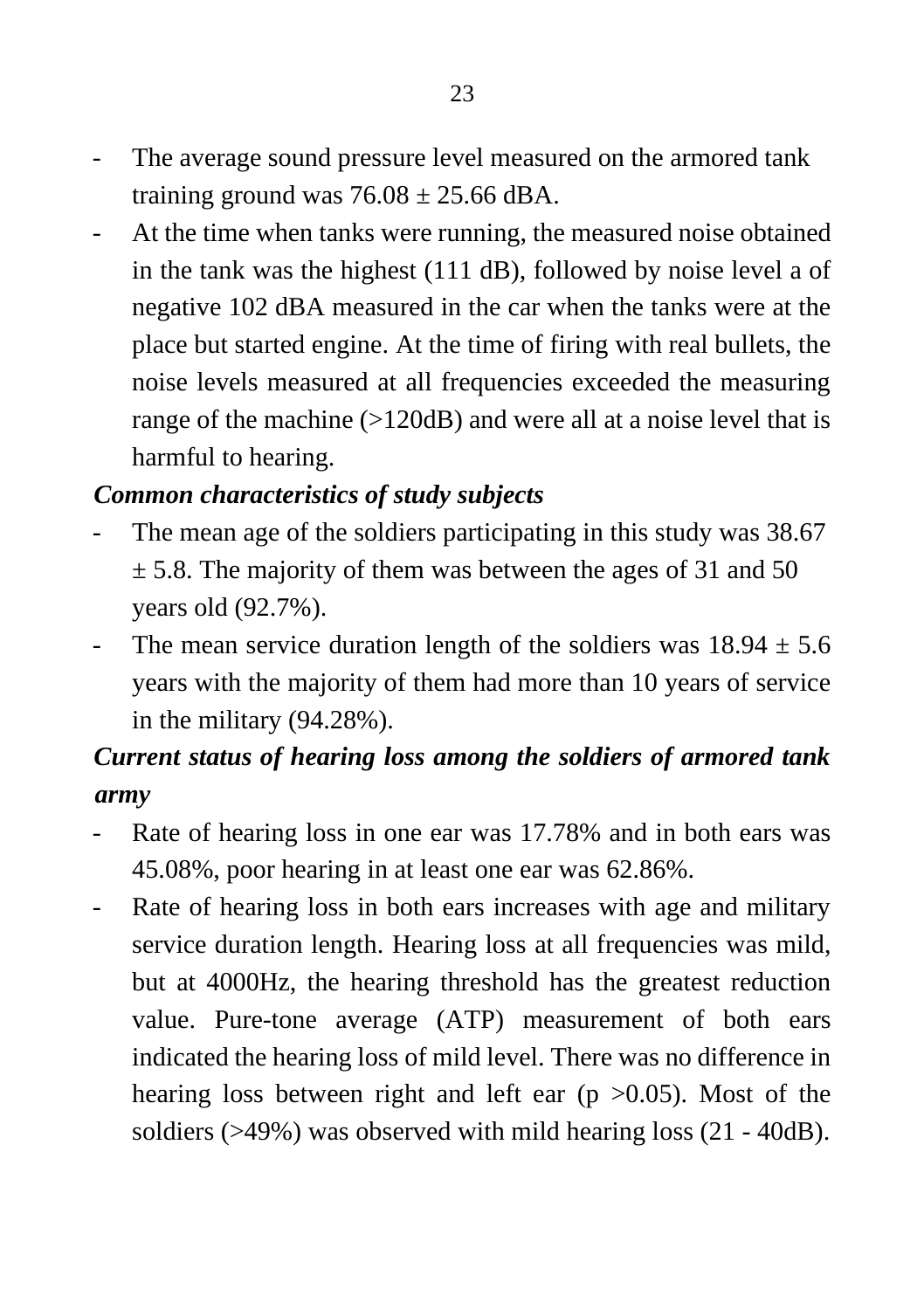The most common clinical symptoms were tinnitus (78.4%), sore throat  $(69.8\%)$ , and dizziness  $(61\%)$ .

## *The knowledge, attitude and practice of the armored tank soldiers:*

- The rate of soldiers understanding about the harmful effects of occupational deafness on health in general as well as on hearing in particular was high (88 - 89%), however, 26.03% indicated that occupational deafness can be cured.
- Although most of soldiers (97.78%), claimed that the annual health check-up is necessary, but only 0.3% express the necessarily of periodical hearing examination.
- The percentage of research subjects who sometimes or do not wear hearing protection helmets when performing work was quite high (30.15%). 15.24% evaluated the poor quality of the helmet.

## *The factors related to hearing loss*

- Rate of hearing loss was found increased proportionally with age and military service duration ( $p < 0.05$ ).
- The symptoms of tinnitus, insomnia, ear discharge, cardiovascular disease showed to increase the risk of hearing loss, in univariate analysis. With multivariate analysis, there was only one factor, cardiovascular disease manifestations increase the risk of hearing loss with  $OR = 1.63$  (95% CI: 1.1 -2.66)

## <span id="page-27-0"></span>**2. Supplementation of Mg-B6 was evaluated effective in preventing hearing loss**

It reduced symptoms of tinnitus, hearing loss, fatigue, headache, nervousness, insomnia, dizziness in the intervention group compared with the control group  $(p<0.01)$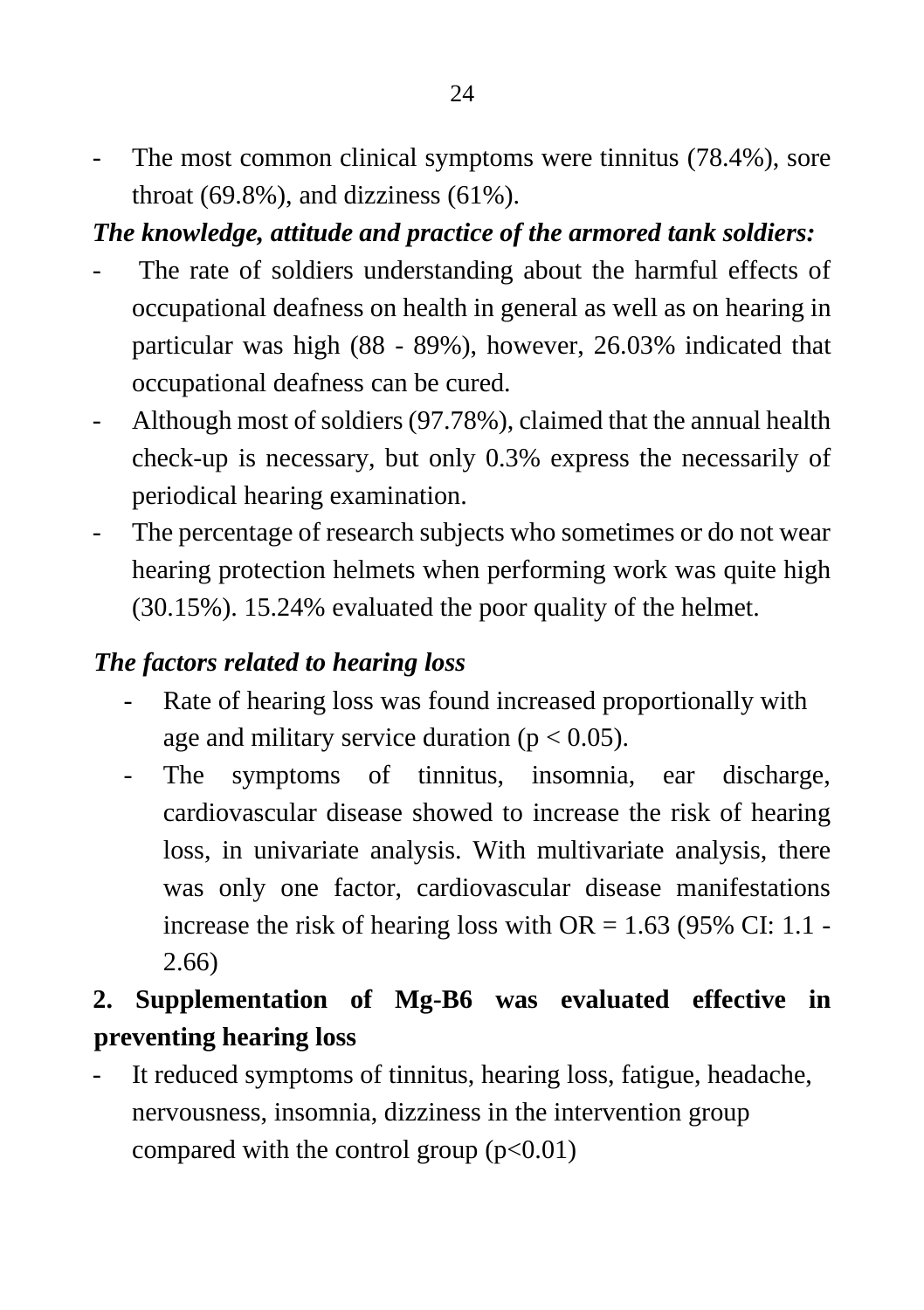- It significantly reduced hearing threshold of the subjects in the intervention group  $(p<0.01)$ .

- It reduced the rate of hearing loss of each ear after the intervention It significantly reduced the rate of hearing loss in the intervention group (4%) compared with that in the control group (26%) ( $p<0.001$ ). The relative risk of hearing loss was 15.38% (95% CI: 0.06-0.42), or the rate of hearing loss was reduced by 84.62% in the intervention group compared with the control group.

#### **RECOMMEDATION**

<span id="page-28-0"></span>1. It is necessary to strengthen communication in order to improve the knowledge, attitude and practice of the soldiers serving in the Armored Tank Troops on the prevention of hearing loss.

2. Military personnel at high risk of exposure to noise should be screened for hearing loss every 6 months, maintained in management records, and monitored for long-term audiometric results for early detection of cases with clinical manifestations and hearing loss for timely treatment.

3. Use the Mg-B6 supplement for people at risk of exposure to harmful noise to prevent noise-induced hearing loss.

## **LIST OF PUBLISHED SCIENTIFIC ARTICLES RELATED TO THE THESIS**

1. Nguyen Tai Dung, Doan Thi Thanh Ha, Nguyen Tran Hien. "Current status and some factors related to hearing loss among soldiers of armored tank troops in 2017" – *Journal of Vietnam Preventive Medicine, Vol.*28 (11), 2018.